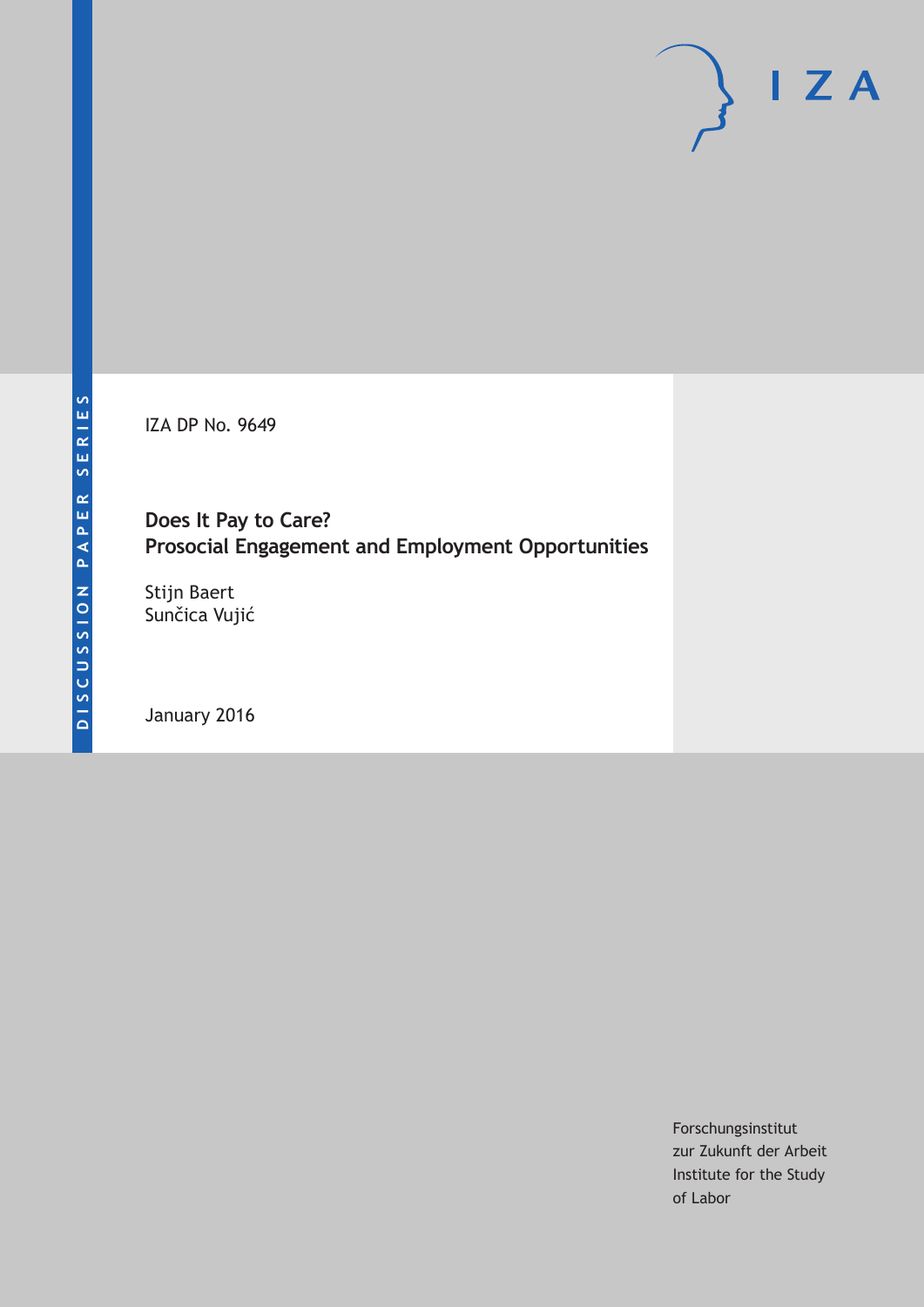# **Does It Pay to Care? Prosocial Engagement and Employment Opportunities**

### **Stijn Baert**

*Ghent University, University of Antwerp, Université catholique de Louvain and IZA* 

### **Sunčica Vujić**

*University of Antwerp and University of Bath* 

Discussion Paper No. 9649 January 2016

IZA

P.O. Box 7240 53072 Bonn **Germany** 

Phone: +49-228-3894-0 Fax: +49-228-3894-180 E-mail: iza@iza.org

Any opinions expressed here are those of the author(s) and not those of IZA. Research published in this series may include views on policy, but the institute itself takes no institutional policy positions. The IZA research network is committed to the IZA Guiding Principles of Research Integrity.

The Institute for the Study of Labor (IZA) in Bonn is a local and virtual international research center and a place of communication between science, politics and business. IZA is an independent nonprofit organization supported by Deutsche Post Foundation. The center is associated with the University of Bonn and offers a stimulating research environment through its international network, workshops and conferences, data service, project support, research visits and doctoral program. IZA engages in (i) original and internationally competitive research in all fields of labor economics, (ii) development of policy concepts, and (iii) dissemination of research results and concepts to the interested public.

IZA Discussion Papers often represent preliminary work and are circulated to encourage discussion. Citation of such a paper should account for its provisional character. A revised version may be available directly from the author.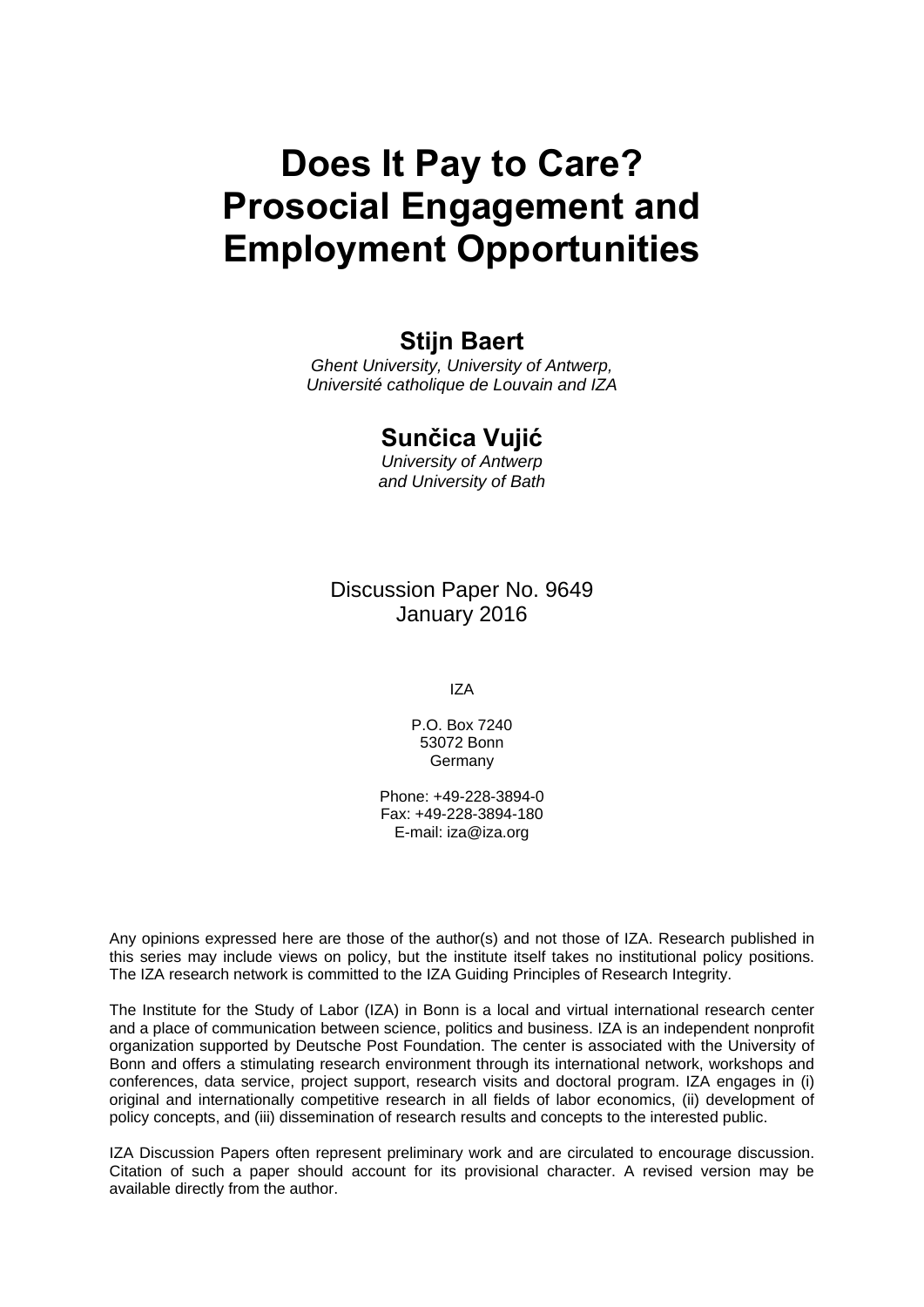IZA Discussion Paper No. 9649 January 2016

# **ABSTRACT**

# **Does It Pay to Care? Prosocial Engagement and Employment Opportunities\***

We investigate whether, why and when prosocial engagement has a causal effect on individual employment opportunities. To this end, a field experiment is conducted in which volunteering activities are randomly assigned to fictitious job applications sent to genuine vacancies. We find that volunteers get one third more interview invitations than non‐volunteers. The volunteering premium is higher for females but invariant with respect to the number of engagements and the private versus public or nonprofit orientation of the job posting firm. As a result, our findings are consistent with the idea that prosocial workers sort themselves into non‐commercial sectors.

JEL Classification: C93, D64, J24, J71

Keywords: prosocial behaviour, volunteering, labour market, gender gaps, statistical discrimination, sorting, experiments

Corresponding author:

 $\overline{a}$ 

Stiin Baert Ghent University Sint-Pietersplein 6 9000 Gent Belgium E-mail: Stijn.Baert@UGent.be

<sup>\*</sup> We thank Koen Van De Velde and Morgane Vercruysse for their excellent research assistance.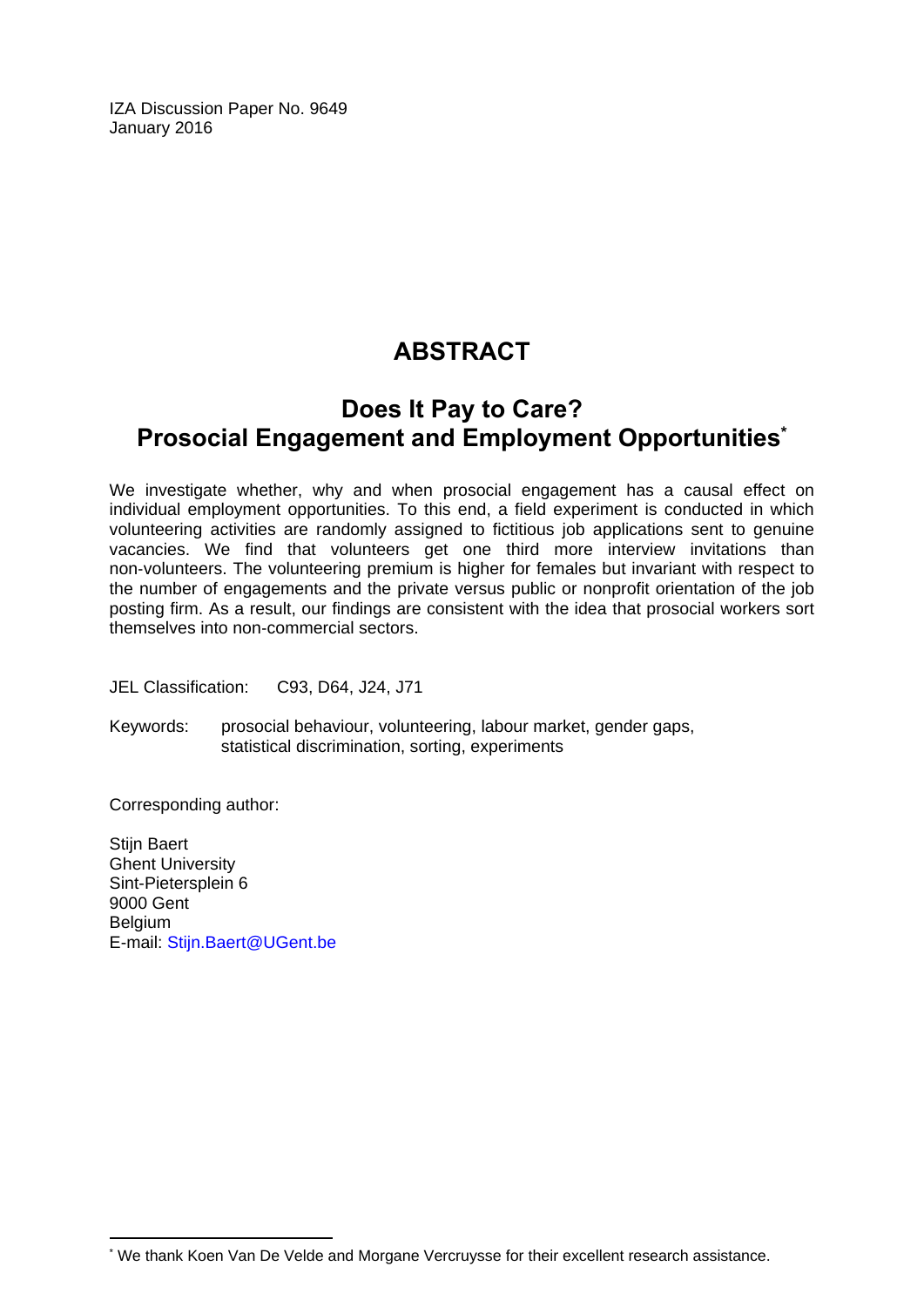### **1. Introduction**

Prosocial engagement is a widespread phenomenon in OECD countries. On average, 23.4% of respondents in the sixth round of the European Social Survey (ESS6) in 2012/2013 reported that they were involved in work for voluntary or charitable organisations at least once every six months. As seen in Figure 1, statistics on volunteering in Europe are both stable over time and heterogeneous across countries. Whereas in 2012/2013 in Germany, the Netherlands, Norway and Switzerland, more than 40% of ESS6 respondents volunteered, in Bulgaria and Hungary, less than 10% engaged at least once every sixth months in prosocial work. Given the substantial amount of prosocial engagement, economists have unsurprisingly shown a renewed interest over the past decade in the economic consequences of these types of activities, from both society's and individuals' point of view (see, e.g., Binder and Freytag, 2013; Carpenter and Myers, 2010; Cozzi et al., 2013; Meier and Stutzer, 2008; Sauer, 2015). In the present study, we focus on the causal effect of prosocial engagement with respect to individuals' (paid) employment opportunities.

### FIGURE 1 ABOUT HERE.

Theoretically, there are three channels through which prosocial engagement might affect one's labour market outcomes: human capital, social capital and employer preferences. Based on these channels, both beneficial and adverse effects of prosocial engagement on employment outcomes are possible. First, volunteer work may directly enhance individuals' human capital by providing them with an alternative way to acquire skills and experience. Following standard Human Capital Theory (Becker, 1964; Mincer, 1958), these skills and experience may lead to additional returns on the labour market (Becker, 1964; Day and Devlin, 1997; Day and Devlin, 1998). However, based on the same theory in combination with the Theory of the Allocation of Time (Becker, 1965), a negative effect might also be expected because maintaining substantial volunteering schemes may interfere with time investments in hard skills. Second, according to Social Network Theory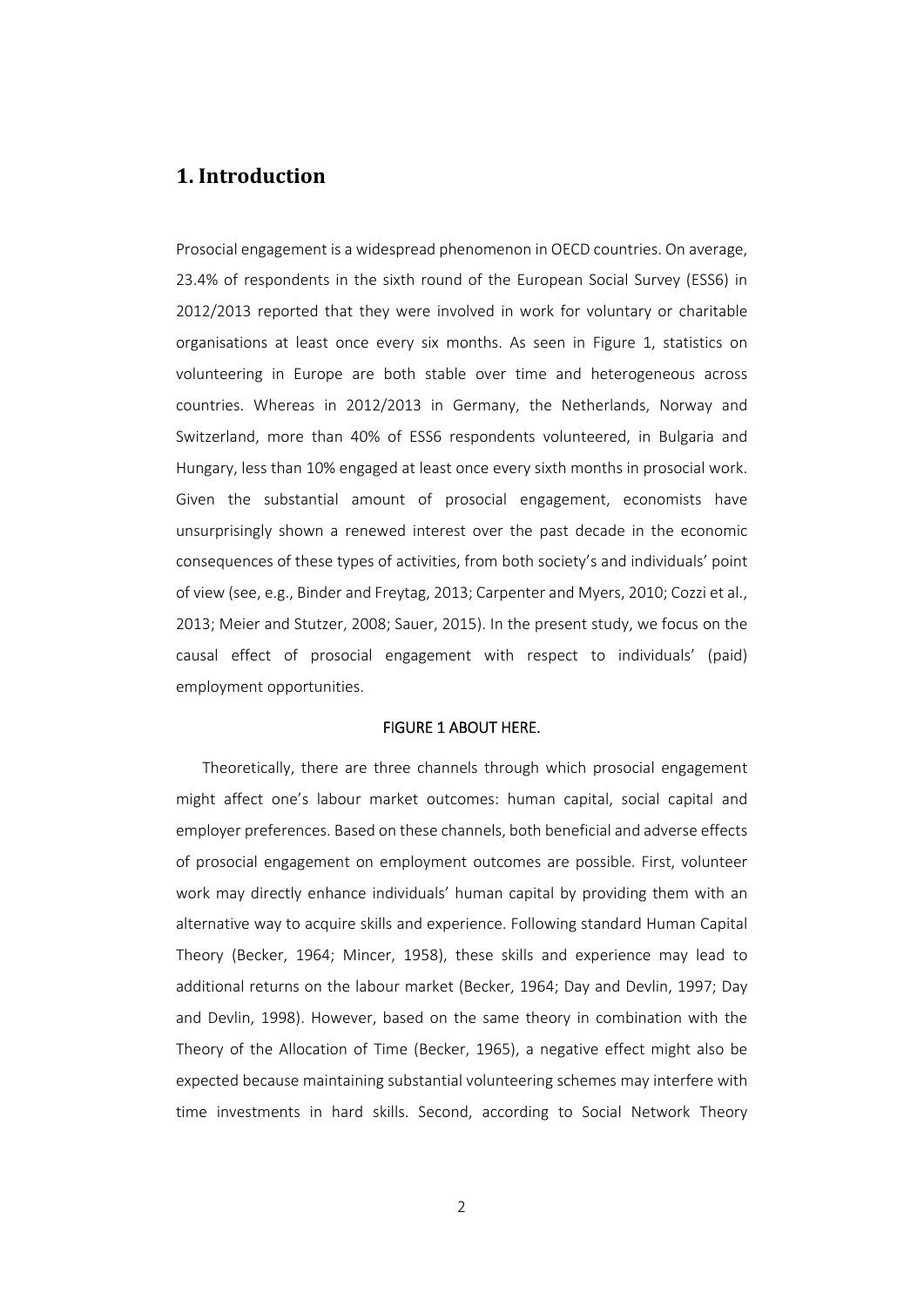(Granovetter, 1973), during volunteer work, socially engaged people may expand their networks, which might help them find a better job match more quickly (Sauer, 2015). Thirdly and finally, prosocial engagement might affect employers' hiring and promotion decisions even when prosocial activities do not affect employees' human or social capital. On the one hand, following Becker's (1957) taste‐based discrimination model, employers may prefer (not) to hire prosocially engaged job candidates just because these employers, their co‐workers or customers experience a certain (dis)utility from working together with these prosocially engaged people. On the other hand, following Arrow's (1973) model of statistical discrimination, employers might use social engagement on applicants' résumés to screen and sort job seekers according to abilities that are unobserved by these employers. In this respect, social engagement is related in the peer-reviewed literature to personality traits such as emotional stability, extraversion and openness (Bekkers, 2005; Elshaug and Metzer, 2010), which are shown to enhance individual productivity and team performance (Barrick and Mount, 1991; Costa and McCrae, 1992; Heineck, 2011; Tett et al., 1991; Uysal and Pohlmeier, 2011). However, prosocial behaviour might also be perceived as a signal of a lower focus on regular employment given the aforementioned time trade‐off between prosocial activities and regular work.

We are aware of six previous studies by economists that confronted the aforementioned theoretical expectations with the empirical reality: Cozzi et al. (2013), Day and Devlin (1997), Day and Devlin (1998), Hackl et al. (2007), Prouteau and Wolff (2006) and Sauer (2015). Table 1 summarises the research results published, between 1997 and 2015, either as a journal article or as a working paper. As shown in Table 1, these studies were conducted based on data for Austria, Canada (two studies), France, the United Kingdom and the United States. Remarkably, all these studies found statistically significant effects of volunteer work on income.<sup>1</sup> However, the wage premium found varied considerably, i.e., from 2.6% to 94.7%.

#### TABLE 1 ABOUT HERE.

 $1$  One exception is the finding of a decrease in current earnings by 1.7% for volunteers in the subgroup of workers in the private sector in France (Prouteau and Wolff, 2006).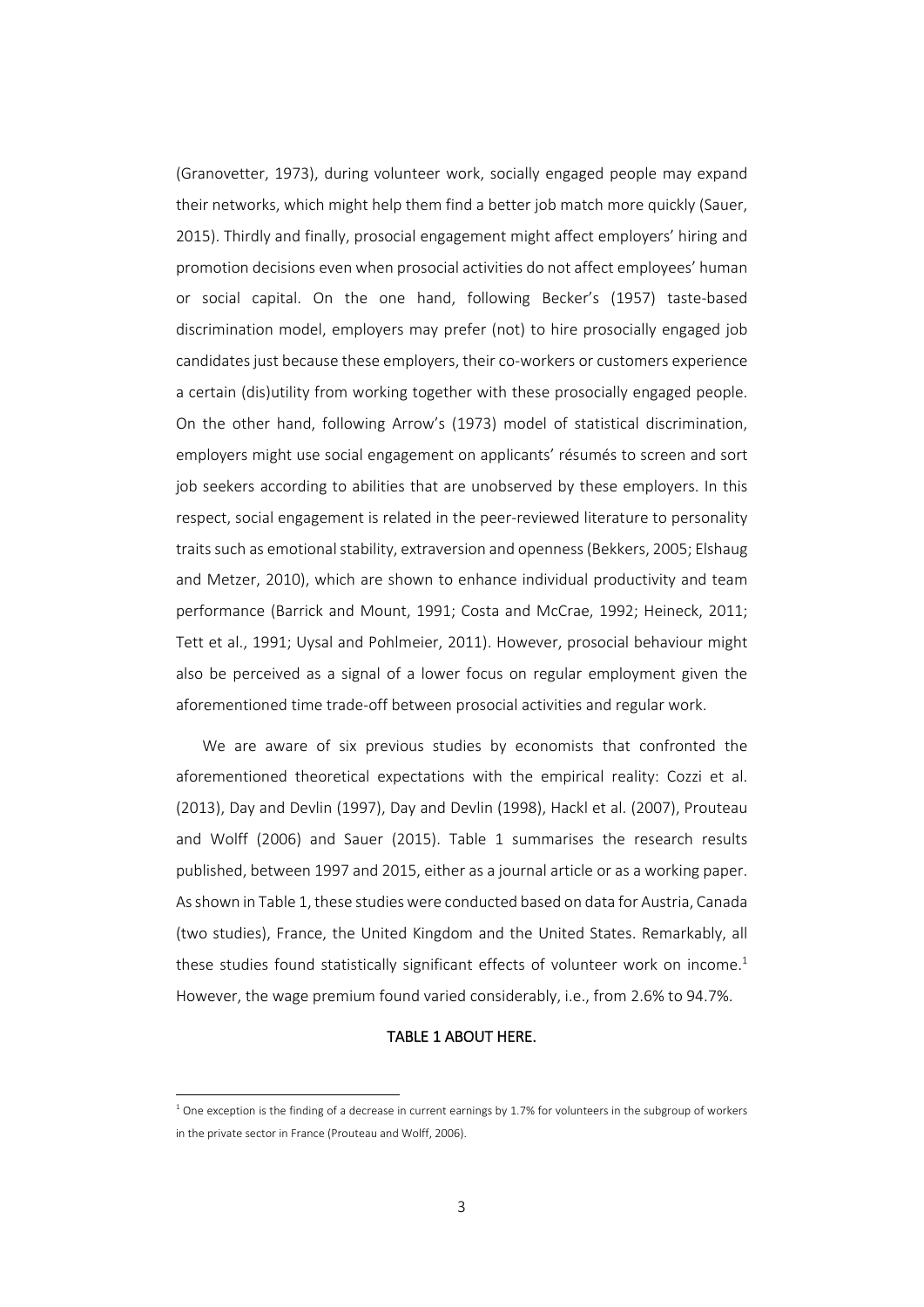We see two important gaps in the mentioned empirical literature on the effect of volunteering on individuals' labour market outcomes. First, it is doubtful whether the published results can be given a causal interpretation. All these studies rely on survey data in which the treatment of prosocial engagement is not randomly assigned to individuals. Job applicants, who appear similar to researchers based on these survey data apart from their prosocial engagement, might have significantly different characteristics in reality. As long as not all variables driving hiring, remuneration and promotion decisions that may correlate with prosocial behaviour (such as family formation, ambition, personality traits, political ideology and ability) are controlled by the researcher, analyses might suffer from selection bias. As shown in the last column of Table 1, several econometric strategies were employed to control for this endogeneity problem. The most ambitious approaches were, in our opinion, taken by Sauer (2015) on the one hand and Cozzi et al. (2013) and Hackl et al. (2007) on the other hand. Sauer (2015) estimated a structural (discrete dynamic choice programming) model in which employment state, marital status and fertility were modelled jointly. However, as for any study employing a structural model, causal inference in their study hinged crucially on the validity of their model design and the parametrisation of this model, which is hard to test. Cozzi et al. (2013) and Hackl et al. (2007) employed an instrumental variable approach. The former authors chose rainfall across area districts as an instrument, and the latter chose club membership during youth and a volunteering partner for their exclusion restrictions. A key identifying assumption for their estimation results to be causal was that these instruments might not correlate with other determinants of labour market outcomes that are not controlled for. Particularly with respect to the instruments used by Hackl et al. (2007), this is questionable because both instruments may correlate with, for instance, social skills, social networks and personality traits. In addition, as acknowledged by Cozzi et al. (2013) when interpreting their result of a wage premium from volunteering amounting to 94.7%, instrumental variable estimates isolate a local average treatment effect (LATE), i.e., a wage premium among individuals who are directly affected in their volunteering decision by the chosen instrument(s) (Angrist et al., 2000).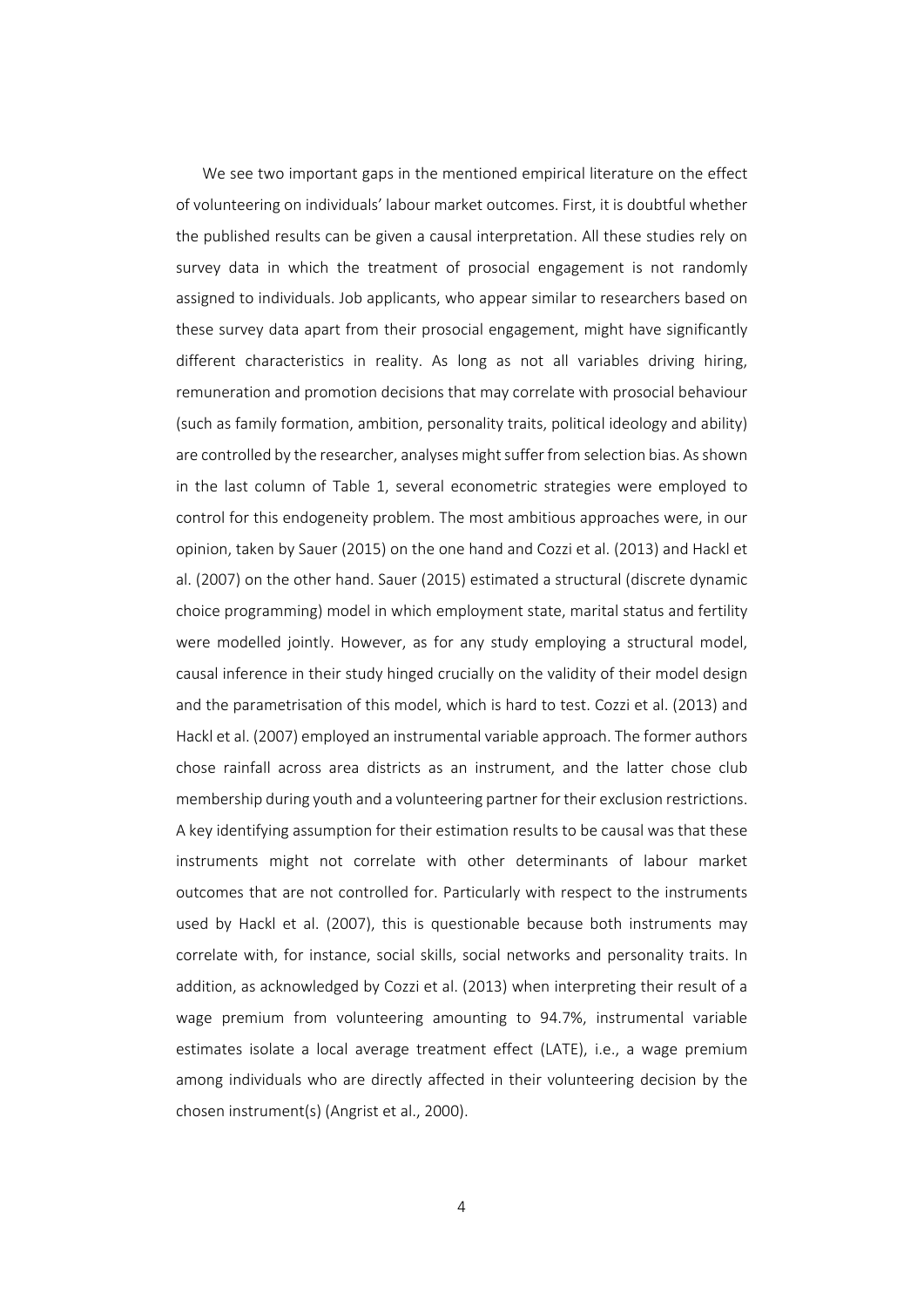In addition to the uncertainty about the causal interpretation of the answer the aforementioned studies gave to the question *whether* volunteering causally affects employment outcomes, these studies are inconclusive about *why* work for free may pay off. In other words, no study has focussed on explicitly examining the empirical salience of the three theoretical channels outlined above. However, knowing an answer to this *why* question would be particularly interesting for charity organisations to learn how they can stimulate potential involvement and for governments to learn how they can intervene to foster prosocial engagement because it is socially desirable (Prouteau and Wolff, 2006).

In the present study, we aim to fill (part of) both gaps by providing the first (field) experimental estimates on the labour market returns to volunteering. More concretely, we run a randomised field experiment in which pairs of fictitious job applications are sent to real vacancies. For each vacancy, one of the two applications is randomly assigned to a treatment of prosocial engagement. Due to this experimental design, selection into prosocial engagement on the basis of individual unobservable characteristics is eliminated because the researcher controls all the information received by the employer. Therefore, unequal treatment of volunteers and non‐volunteers can be due only to their revealed social engagement.

Moreover, our research design enables us to provide suggestive evidence with respect to the empirical power of the aforementioned theoretical channels underlying the effect of prosocial engagement on later employment opportunities. Because strict equivalence between fictitious applicants is ensured and because, by construction, they apply for positions with an employer outside their network, a nonzero treatment effect can indicate only that the theoretical channel with respect to employer preferences (taste and statistical discrimination) plays a role in this respect.

In addition, we contribute to the literature by looking into three dimensions of heterogeneous treatment effects of prosocial engagement (i.e., *when* working for free yields a higher (or lower) premium). First, we inspect whether the returns to volunteering in hiring are heterogeneous by gender. Former empirical evidence on gender differentials indicates higher premiums for males. Day and Devlin (1997) and

5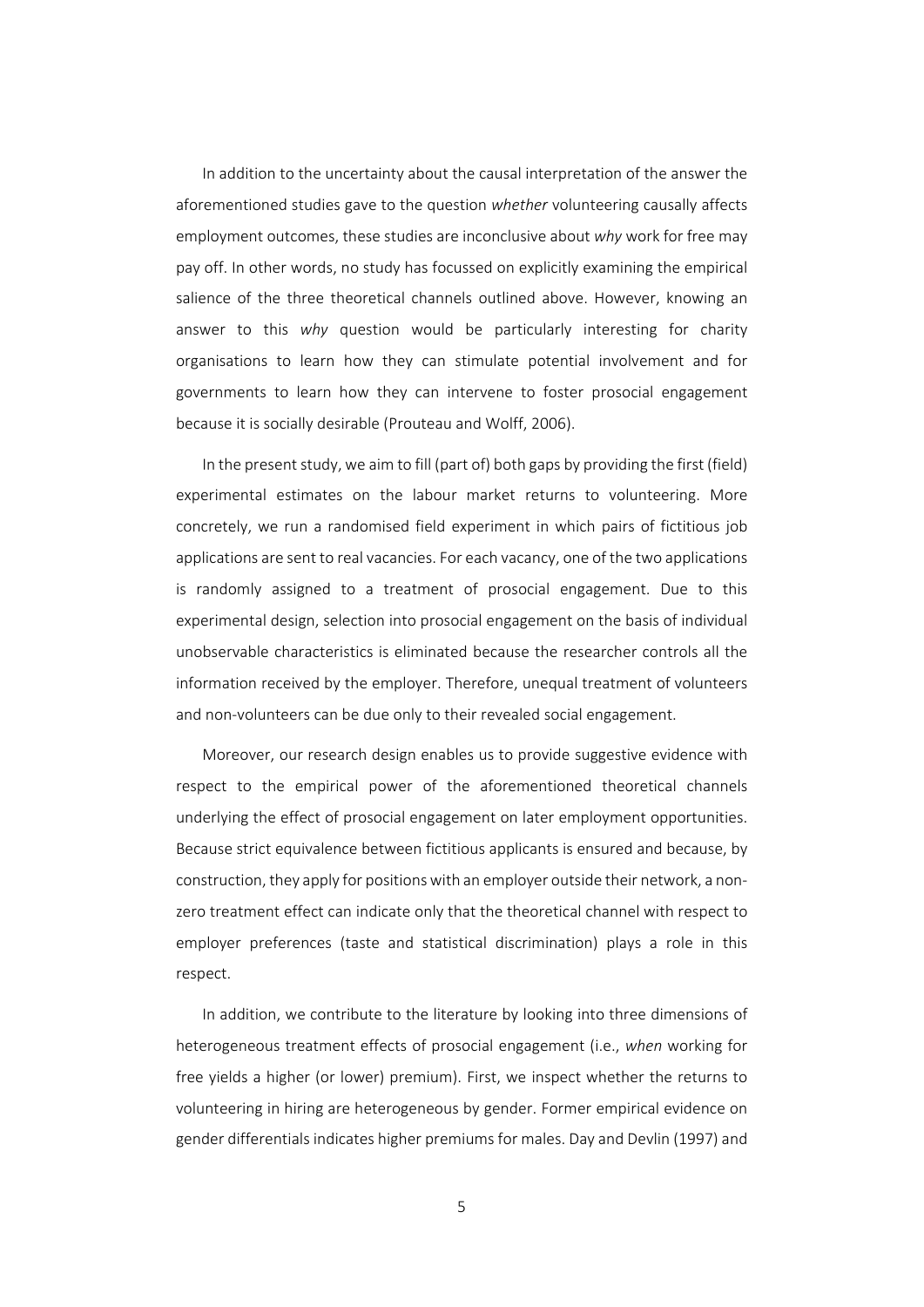Cozzi et al. (2013) found that men have larger returns to volunteer experience than women and that these differential returns can explain a substantial part of the gender earnings gap. However, given the non-experimental nature of their data, none of these studies is able to fully control for the non-random assignment of women and men to different types of volunteer organisations and different types of activities undertaken, yielding different skills, networks and appreciation by employers.<sup>2</sup> Consequently, the gender differentials in returns to volunteering found in Day and Devlin (1997) and Cozzi et al. (2013) might just reflect the non-random way in which females and males select themselves into types of volunteering.<sup>3</sup> Due to our experimental setting, in which we alternate between female and male pairs, we force the assignment of different types of volunteering activities to female and male job candidates to be perfectly random.

Second, whereas most of the aforementioned studies investigate only the effect of having ever volunteered making abstraction of the intensity of the engagement, our experimental design allows usto investigate the relative effect of different doses of volunteer work (i.e., one, two or three prosocial engagements). More activity might yield a stronger signal of (beneficial qualities related to) volunteering and a stronger signal of an overly low focus on paid regular work (given the aforementioned time trade‐off between both activities).

Finally, we inspect whether returns to prosocial engagement are higher in public and non‐profit firms than in commercial firms. Traditionally, the rate of volunteer participation has been found to be higher in the public and non‐profit sector than in the private sector (Bandiera, 2014; Prouteau and Wolff, 2006; Rotolo and Wilson, 2006). The question is whether this phenomenon is because prosocial employees are attracted to the societal goals of non‐commercial organisations and, *ipso facto*,

<sup>&</sup>lt;sup>2</sup> At best, Day and Devlin (1997) added some organisation-type dummies to their linear regressions to control for this issue.

<sup>&</sup>lt;sup>3</sup> Day and Devlin (1997) and Dittrich and Mey (2015) show, indeed, that women in Canada and Germany spend more time performing volunteer work at religious organisations or organisations that help the poor or the elderly, whereas men are more active in recreational organisations and service clubs, such as the Rotary Club. Exploratory analyses by Day and Devlin (1997) indicate that the latter types of volunteering are more rewarded in the labour market.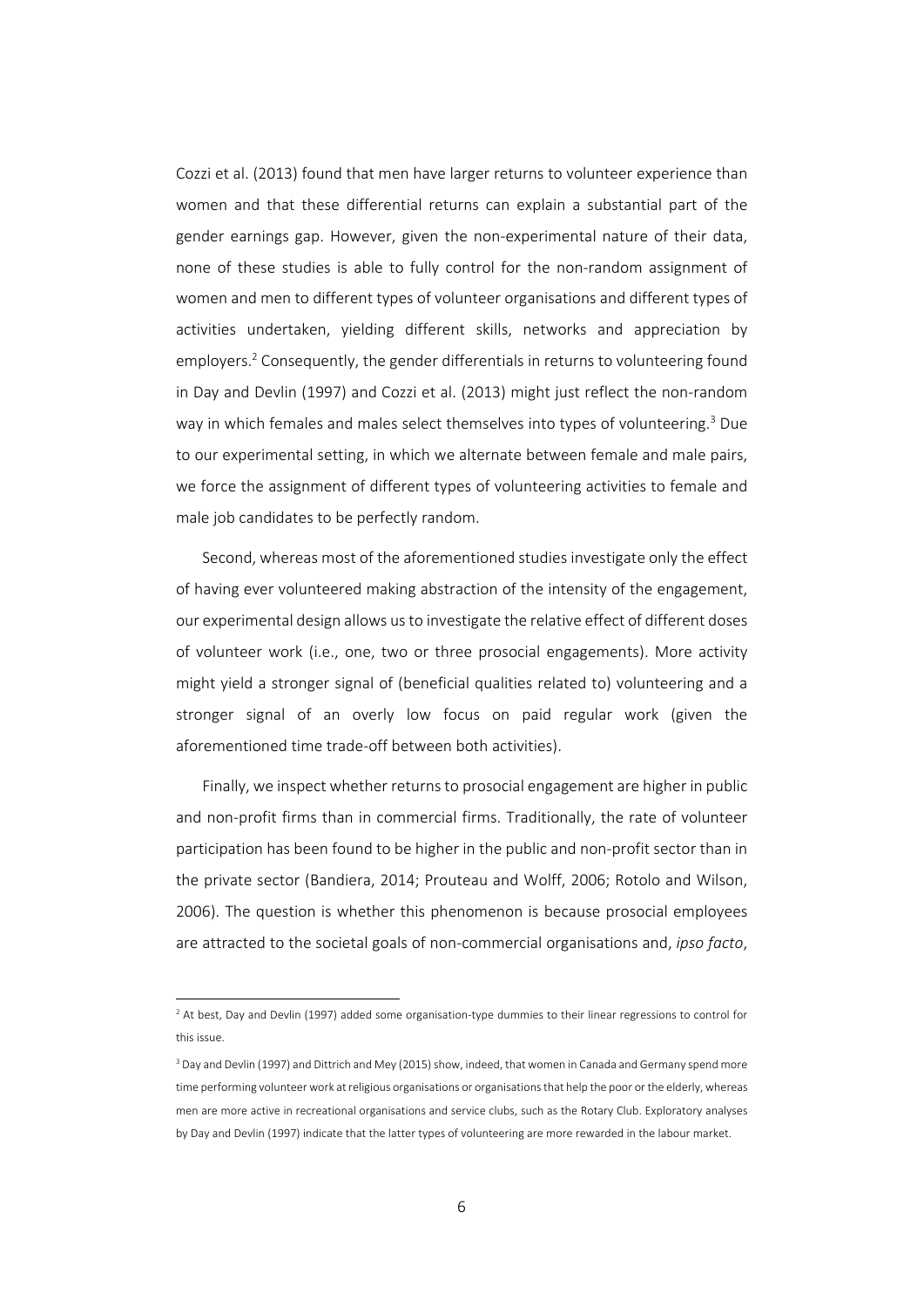sort themselves into these organisations (Francois and Vlassopoulos, 2008; Jacobsen et al., 2011; Kolstad and Lindkvist, 2013), or whether employers in the public and non‐profit sector are more likely than for‐profit employers to rely on intrinsically (socially) motivated employees because of their unique organisational needs, with a strong desire for the generation of social benefits (Leete, 2000). Because we test vacancies in both the commercial and non‐commercial sectors, we are able to shed some light on the latter mechanism. Thereby, we try to fill part of the gap in the literature, identified by Bandiera et al. (2011), on matching between firms and employees based on their respective characteristics, including prosocial values.4 Our research also extends the literature on self‐selection and sorting in the labour market and the effects of prosocial behaviour (Besley and Ghatak, 2005; Gregg et al. 2011; Lagarde and Blaauw, 2014) and, by extension, non‐cognitive skills on labour market outcomes (Borghans et al., 2008; Fortin, 2008; OECD, 2015).

The remainder of this study is structured as follows. In the following section, we present our experimental design, which aims to evaluate the effect of prosocial engagement on employers' hiring decisions, keeping observable human and social capital constant. In Section 3, we answer our research questions by means of a statistical examination of the experimentally gathered data. A final section concludes and acknowledges some research limitations.

### **2. The Experiment**

l

To answer our research question, we built on the correspondence experimentation framework of Bertrand and Mullainathan (2004), which has been recently used and calibrated by Baert et al. (2015), Kroft et al. (2013) and Eriksson and Rooth (2014),

<sup>4</sup> This matching on social values is theorised in other fields such as psychology and management under the labels "Commitment Model", "Attraction‐Selection‐Attrition" and "Multilevel Fit in Selection" (Anderson et al., 2004; Baron and Hannan, 2002; Schneider, 1987). The red line through these theories indicates that successful hiring policies focus on strong complementarities in social values on the work floor. Prosocial aspects of one's résumé might provide a guiding tool in this direction.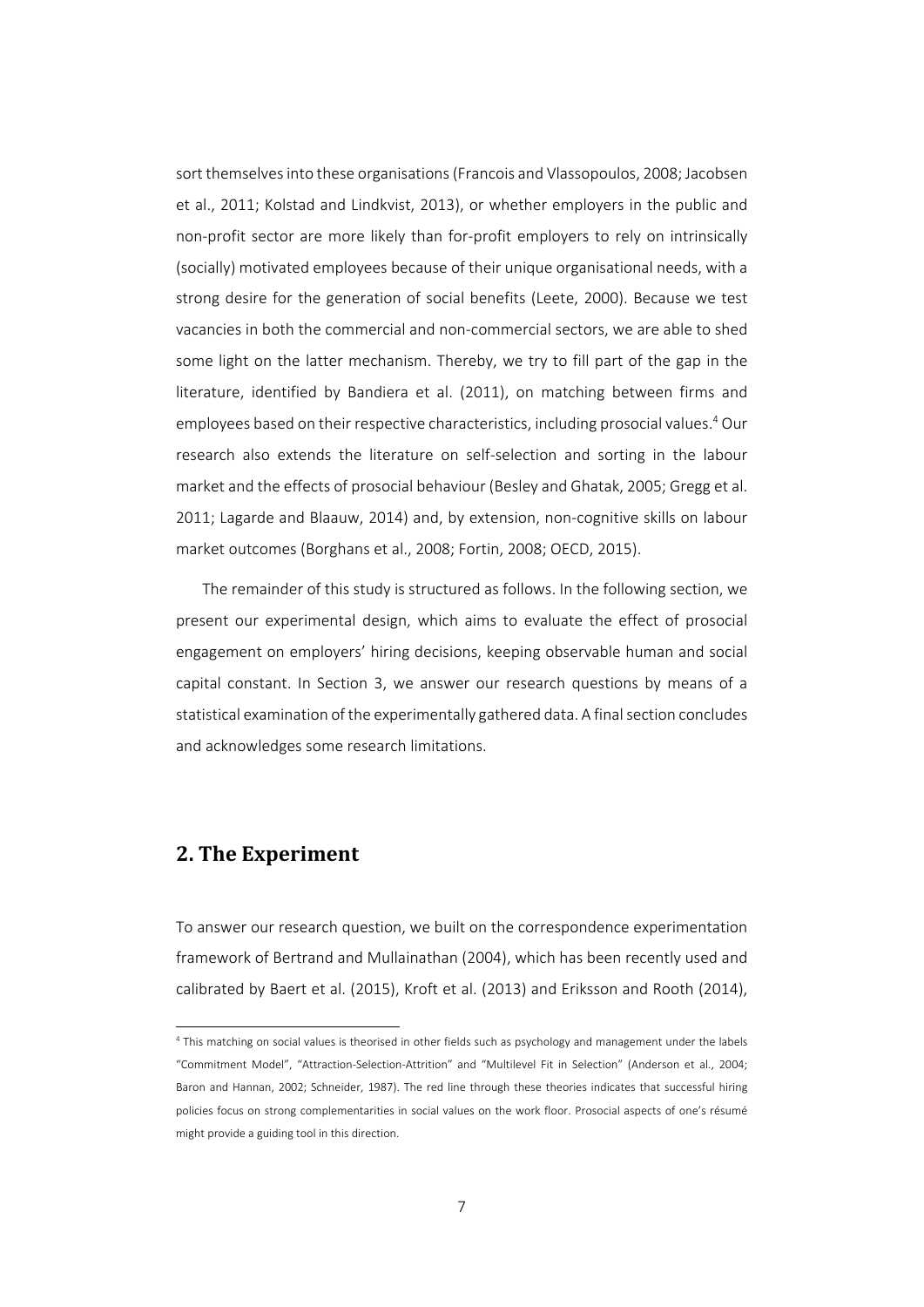among others. Within this type of experiment, pairs of fictitious job applications are sent to real job openings. The fictitious applications only differ in the characteristic (the experimental "treatment") that is to be tested. By monitoring subsequent call‐ back, unequal treatment based on this characteristic ("treatment effect") can be identified. This method is the golden standard for measuring unequal treatment in hiring because selection on unobservables is not an issue; the researcher controls all the employer's decision‐making information (Pager, 2007; Riach and Rich, 2002).

We conducted our experiment between December 2014 and April 2015. During this period, we sent pairs of fictitious job applications to real vacancies in Flanders, the Northern part of Belgium,<sup>5</sup> posted by commercial and non-commercial organisations. For each vacancy, we randomly assigned two identities with respect to volunteering (one control and one treated identity) to each member of the pairs of applicants. In addition to this *within*‐pair randomisation of prosocial engagement, to inspect heterogeneous treatment effects, the female or male gender (equal for both pair members) and different combinations of three types of prosocial engagement (for the treated applicant within the pairs) were randomly assigned *between* the pairs of applicants. Thereafter, reactions from the employers were analysed to investigate the surplus<sup>6</sup> from different types of volunteering for different types of individuals in different types of sectors.<sup>7</sup>

### **2.1 Application Templates**

l

In contrast to many former correspondence experiments in which applications were

<sup>&</sup>lt;sup>5</sup> Based on the ESS6 data mentioned in the introduction, the level of volunteering in Belgium is slightly above the average level across all respondents in Europe. More concretely, 27.0% of the surveyed Belgians in the ESS6 data reported having undertaken volunteer work during the previous six months (see Figure 1).

<sup>6</sup> Throughout this article, with the "surplus of volunteering", we refer to job candidates' higher probability of positive call‐back due to volunteer work disclosed in their résumés.

 $7$  Because our study is based on a field experiment with no informed consent, we let the Ethical Committee of the Faculty of Economics and Business Administration of Ghent University review (and approve) thisresearch. We based our question for approval on the in‐depth discussion of the ethical aspects of correspondence experiments in Riach and Rich (2004).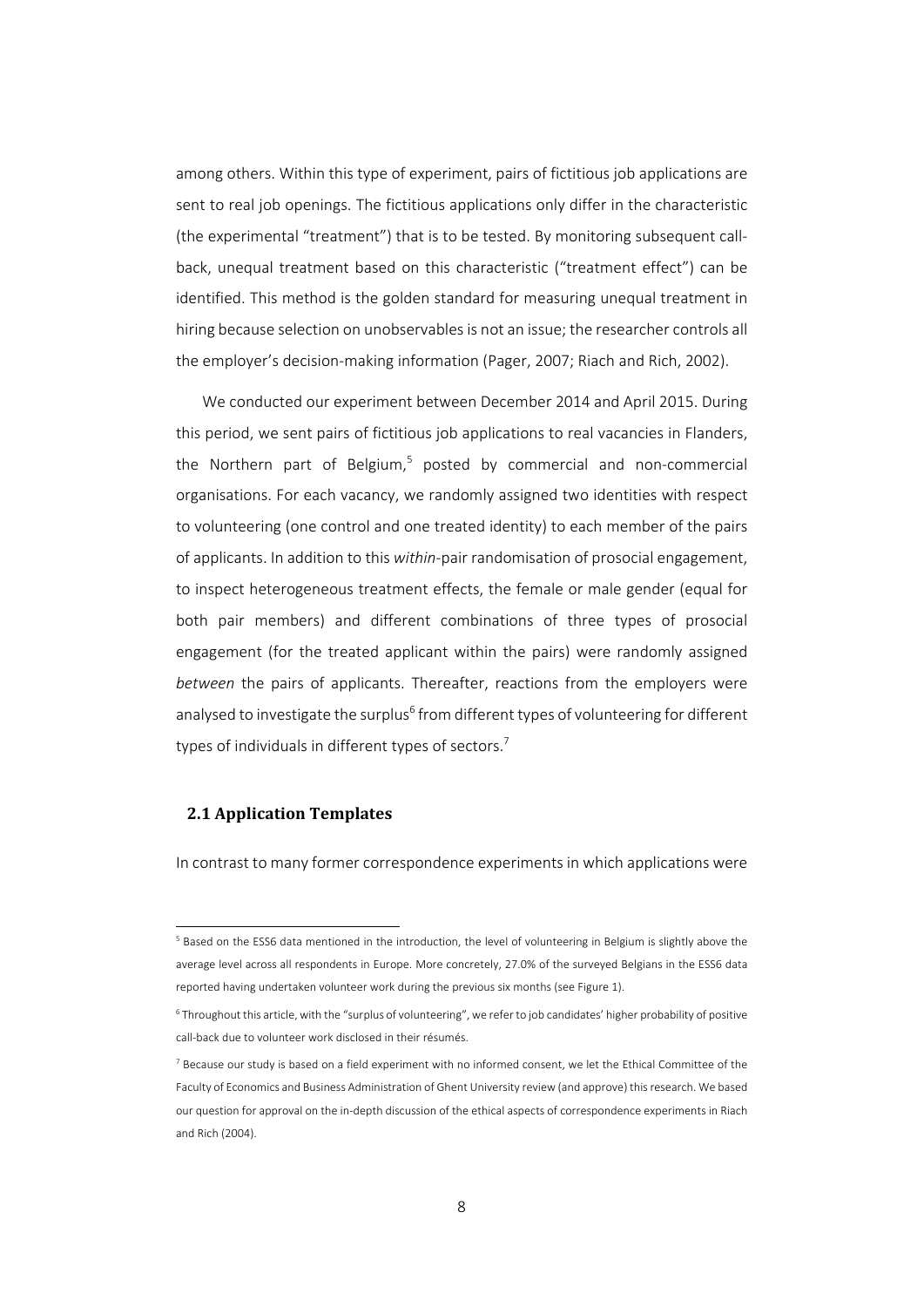sent to vacancies in only one or a few specific occupations (with, potentially, a high (or low) treatment effect), we aimed to test the returns to volunteering with respect to hiring chances in multiple occupations (and, in relation to this, multiple sectors). Therefore, we created pairs of application templates (comprised of a résumé and a motivation letter) for jobseekers at two education levels. The middle‐educated pair held a secondary education degree in commerce, and the high-educated pair held a bachelor's degree in office management. These degrees, obtained from the same type of school, allowed them to apply for almost all commercial and administrative positions at the ISCED 3 and ISCED 5 levels,<sup>8</sup> respectively.

The two templates within each pair (which we labelled type 'A' and type 'B' applications) were, at the education level, identical concerning all job-relevant characteristics but differed in wording, fonts and formatting to prevent the employers from detecting the experiment. To ensure that our templates were realistic, example résumés and motivation letters from the Public Employment Agency of Flanders ("VDAB") were used and refined.

All fictitious applicants were single individuals born, living and studying in Antwerp, the largest city of Flanders, with approximately 503,000 inhabitants. The middle-educated individuals were 20 years old, and the high-educated were 23 years old. They graduated in June 2012. Between August 2012 and November 2014 (just before the start of our experiment), they were employed in an administrative position at the level of their educational degree. A reason for the termination of this first job was not provided in the applications.

In addition, the following characteristics were added to all fictitious applicants: a Flemish name and surname;<sup>9</sup> an address (existing street name but non-existing

<sup>8</sup> ISCED stands for "International Standard Classification of Education". ISCED 3 refers to upper-secondary education (i.e., more specialised education that typically begins at age 15 or 16 years preparing; it prepares pupils for tertiary education, provides them with skills relevant to employment, or does both). ISCED 5 refers to the first stage of tertiary education (i.e., programmes with an educational content more advanced than those offered at ISCED level 3 and ISCED level 4 (post‐secondary non‐tertiary education), which might be academically or practically oriented).

<sup>9</sup> In parallel with this field experiment, an analogous experiment was conducted with Turkish names to investigate whether prosocial engagement might reduce ethnic labour market discrimination (Baert and Vujić, 2015).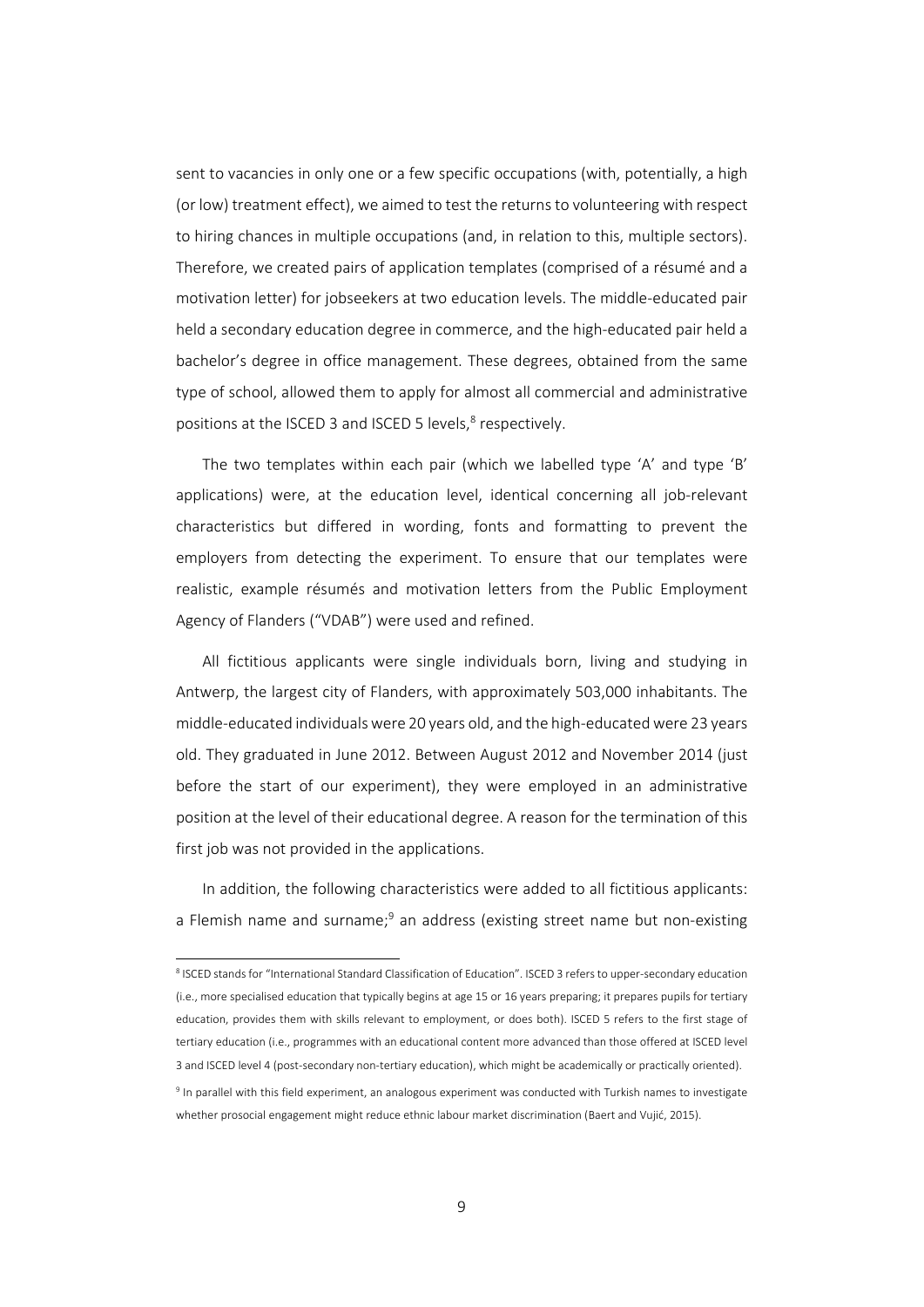house number) in a middle income neighbourhood; an email address and a mobile phone number (from leading providers); a date of birth in 1994 (middle‐educated) or 1991 (high‐educated); a gender (see Section 2.2); a Belgian nationality; very good Dutch, French and English language skills; very good office software skills; a driver's license; and the availability of a car.<sup>10</sup>

It isimportant to keep in mind that minimal differences between type A and type B application templates could not bias our results because the prosocial engagement as our treatment of interest was, for each vacancy, randomly assigned to these types, as discussed in the following subsection.

### **2.2 Randomised Assignment of Treatment of Volunteering, Particular Combination of Volunteer Work and Gender**

Two job candidacies, one of type A and one of type B, were sent to each selected vacancy. Within these pairs of applicants, the mention of undertaken volunteer work was alternately assigned to either the type A template or the type B template. More specifically, volunteer work was mentioned in the résumés' "Other activities" section, in which it is common in Flanders to refer to memberships and engagements as sorts of "extracurricular" attainments.

Additionally, to measure the returns to prosocial engagement for different types and different doses of volunteer work, we alternately assigned one out of seven combinations of volunteer activities to the treated applicant. These seven options were based on all possible combinations of one, two or three engagements out of three potential activities. The first activity that was mentioned by a part of the treated applicants was "volunteer work at Poverello [a major life‐saving food provider in Belgium] (preparing and disseminating meals, once per week)." The second potential activity was "volunteer work at Stichting tegen Kanker [a major cancer foundation in Belgium] (fundraising and supporting local activities on a frequent basis)." The last one was "equipment manager at Korfbal Club Artemis [a

<sup>&</sup>lt;sup>10</sup> The résumé and motivation letter templates are available upon request.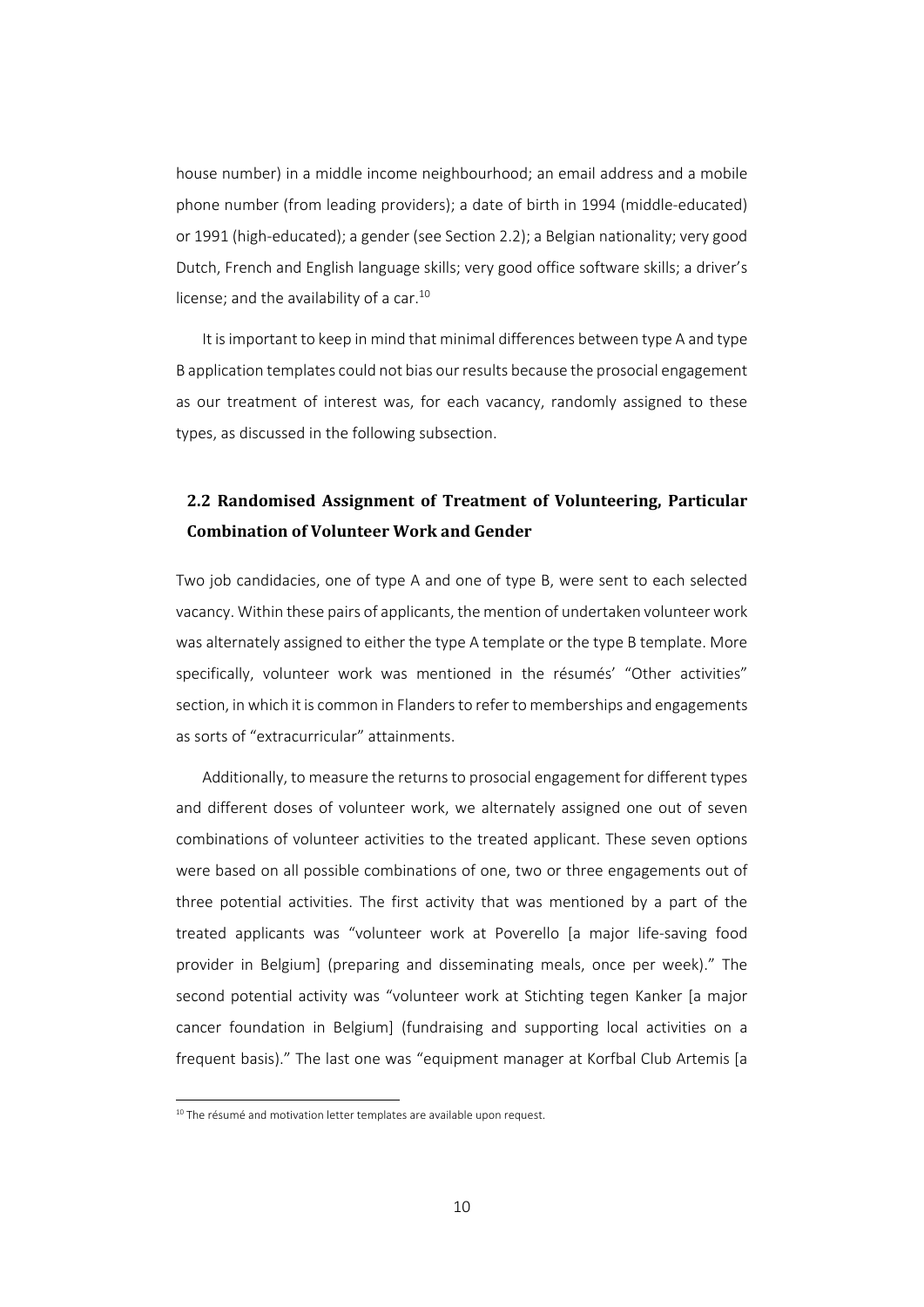regional korfball club in Antwerp] (logistic support at main trainings and game days)."<sup>11</sup> Consequently, the seven possible combinations that were alternately revealed by the treated applicants were: (i) volunteer at life-saving food provider; (ii) volunteer at cancer foundation; (iii) volunteer at sports club; (iv) volunteer at life‐ saving food provider and cancer foundation; (v) volunteer at life-saving food provider and sports club; (vi) volunteer at cancer foundation and sports club, and (vii) volunteer at life‐saving food provider, cancer foundation and sports club.

Finally, to obtain unbiased heterogeneous volunteering effects by gender, we alternated between female and male pairs of fictitious candidates. The gender of the candidates was indicated in the résumé by means of their name and gender. Their (typically male or female) name was also mentioned in their motivation letter.

### **2.3 Vacancy Selection, Application and Call‐Back**

We sent to genuine vacancies the resulting combinations of two application templates, two experimental identities, seven combinations of different types and doses of volunteer work, and two genders, with 12 to 36 hours in between and in an alternating order. More concretely, between December 2014 and April 2015, we tested randomly selected vacancies in the database of the Public Employment Agency of Flanders, the region's major job search channel, for which our (middle‐ or high-educated) pairs of applicants had the right classifications. In total, we sent out 576 applications; half of them were with middle‐educated applicants, and the other half were with high‐educated applicants.

Reactions from (real) employers to our fictitious candidacies were received by email and mobile phone voicemail.<sup>12</sup> To minimise the hindrance for the employers, we immediately halted the selection procedure after receiving a positive call-back. All reactions obtained later than 40 days after the date of candidacy submissionwere not considered.

 $11$  This sports was chosen due to its high representation of both females and males.

 $12$  The content of employers' responses is available upon request.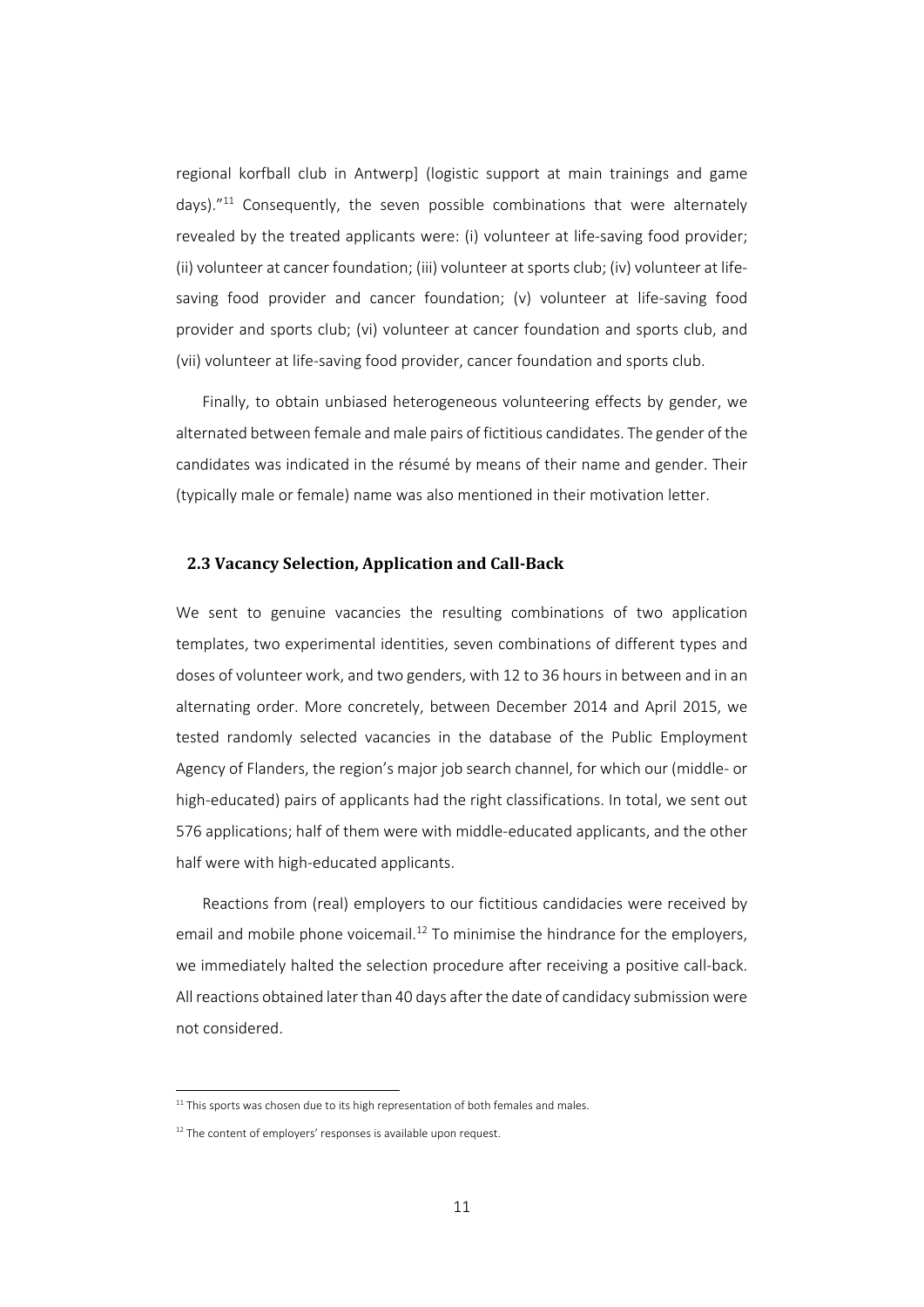In our analysis, we will distinguish between two definitions of positive call-back. Positive call‐back sensu lato indicates that the applicant received (i) an invitation for an interview concerning the job for which she/he applied, (ii) a proposal of an alternative position, (iii) an inquiry to provide the employer with more information, or (iv) a general inquiry to contact the employer. Positive call‐back sensu stricto indicates that the applicant was invited for an interview concerning the job for which she/he applied.

### **3. The Results**

In this section, we present empirical insights based on the statistical examination of the experimentally gathered data. First, we report the positive call‐back ratesfor the volunteering and non‐volunteering fictitious candidates, pooled and separated by the gender of the candidate, her/his dose of prosocial engagement and the orientation of the sector of the vacancy. Second, we discuss an ordered logit regression analysis, which allows us to combine the broad and strict sense call‐back outcome variables discussed in Section 2.3 and to measure an independent effect of the aforementioned candidate and vacancy characteristics in interaction with volunteer work on this combined call‐back outcome.

### **3.1 Bivariate Analysis**

Table 2 and Table 3 describe the experimentally gathered data. We present positive call‐back rates for the volunteering and non‐volunteering candidate within the submitted pairs of fictitious job candidacies. In Table 2 (Table 3) we list these outcomes for the broad‐sense (strict‐sense) definitions of positive call‐back, respectively.

#### TABLE 2 ABOUT HERE.

### TABLE 3 ABOUT HERE.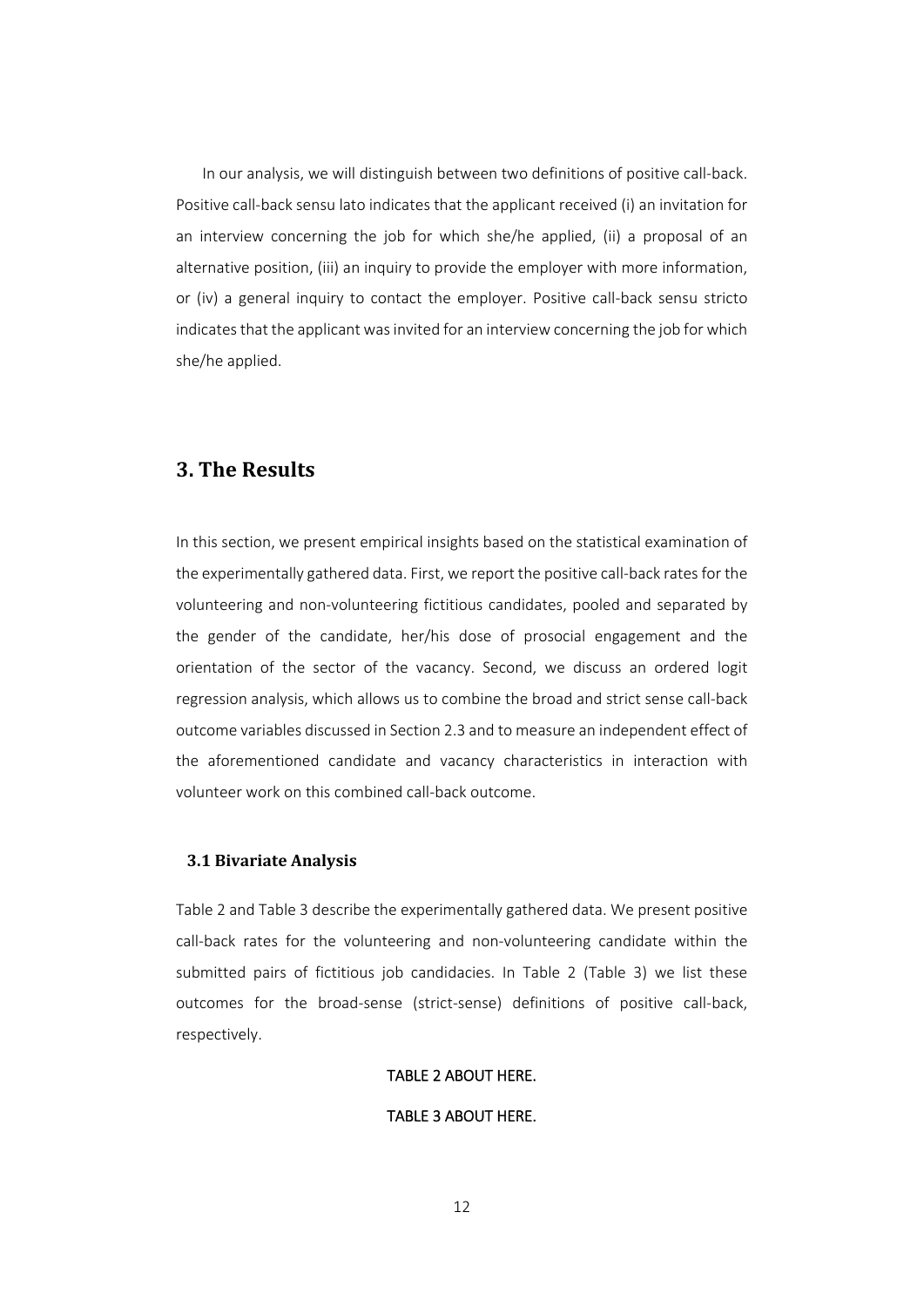Call-back outcomes with respect to all tested vacancies together are presented in Panel A of these tables. Overall, the volunteering candidates received a positive reaction in a broad sense (an invitation for a job interview) in 22.9%<sup>13</sup> (11.1%) of applications, whereas their non‐volunteering counterparts obtained a positive reaction (an invitation) in only 15.6% (8.3%) of cases. The Positive Call‐Back Ratio (PCBR) in the seventh column of Table 2 is then calculated by dividing the former percentage by the latter. Consequently, the PCBR in a broad sense is approximately 1.467, whereas the PCBR in strict sense is 1.333. These numbers indicate that the volunteering candidate within the pairs of fictitious candidates had a 46.7% higher probability of receiving any positive reaction and a 33.3% higher probability of being invited for a job interview. The former statistic is significantly different from 1 at the 1% significance level. The latter is significant only at the 10% significance level, related to the lower level of variation in positive call‐backs sensu stricto.

Somewhat surprisingly, this overall level of the hiring premium for prosocially engaged job candidates is comparable to the level of the premium of a native‐ sounding (versus a Turkish‐sounding) name found within a comparable correspondence study in Flanders in 2011–2012 on ethnic discrimination (with a broad‐sense PCBR of 1.319 and a strict‐sense PCBR of 1.440; Baert et al., 2015). In addition, the surplus from volunteering is comparable to the surplus found for male applicants when applying for positions implying a first promotion in a comparable experiment on Sticky Floors in the Flemish labour market in 2013–2014 (with PCBRs of 1.229 and 1.500, respectively; Baert et al., forthcoming).

In what follows, we breakdown the PCBRs by several characteristics of the pairs of fictitious candidates. More concretely, we break down the total sample by (i) the education level of the pair, (ii) the pair's gender, (iii) the mention of a particular type of volunteer work by the treated pair member, and (iv) her/his total number of prosocial engagements mentioned. First, concerning the education level of the candidates, no substantial difference in the PCBR based on whether the candidates

 $13$  0.229 =  $(31 + 35)$  / 288.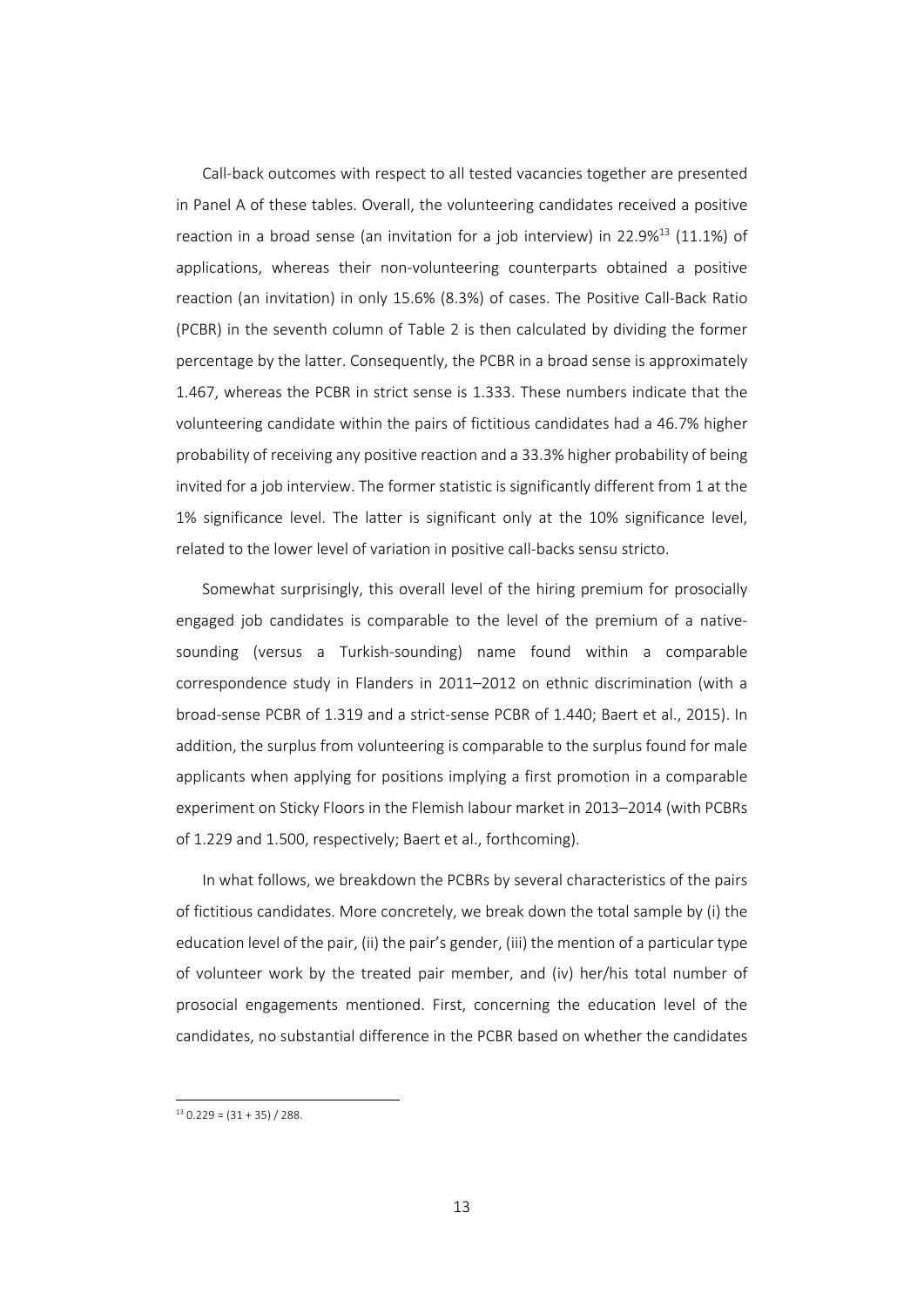applied with a secondary education degree or with a bachelor's degree isfound. The PCBR in a broad sense is somewhat higher in magnitude for the middle‐educated pairs but higher in significance for the high-educated pairs, $14$  whereas the PCBR in a strict sense is perfectly equal for the two subsamples. Second, our overall finding of a surplus for volunteering at first hiring decisions is clearly driven by the female pairs of candidates. For female candidates, the mention of a prosocial engagement increases the probability of a positive reaction by 70.4% and the probability of a job interview invitation by 62.5%. For the subsample of male candidates, no unequal treatment based on prosocial engagement is found. This higher call‐back premium for women contrasts with the research findings of Day and Devlin (1997) and Cozzi et al. (2013) mentioned in the introduction. Third, positive call-back rates are somewhat higher for pairs in which the treated candidate revealed (solely or among one or both of the two other prosocial activities) volunteering at the life‐saving food provider or at the cancer foundation (compared to revealing volunteering at the korfball club). We will return to the significance of all these dimensions of heterogeneity in the premium of volunteering with respect to first hiring outcomes when we present our regression results in the next subsection.

In Panel C of Tables 2 and 3, the PCBRs are broken down by two vacancy characteristics: the sector (profit versus public and non‐profit sectors) and the job posting agency (directly by the firm or via an interim office). First, we do not find evidence for our overall result to be driven by the subsample of vacancies tested in the public and non‐profit sector. However, the subsample of fictitious job applications sent to vacancies in the public and non-profit sector turned out to be rather small (only ten percent of the total sample)<sup>15</sup> to be conclusive about this dimension of heterogeneity. Nevertheless, it is clear that this finding does not support at all the employer preference channel underlying the observed higher rates

 $14$  This combination of findings can be explained by the higher probability of positive call-back for the high-educated (see Section 3.2), irrespective of their prosocial engagement, and *ipso facto* the higher level of variation in call‐back for them compared to the middle‐educated.

<sup>&</sup>lt;sup>15</sup> Based on an assessment of 200 random vacancies in the database of the Public Employment Service of Flanders, ten percent of vacancies from the public and non-profit sector appears to be a representative proportion.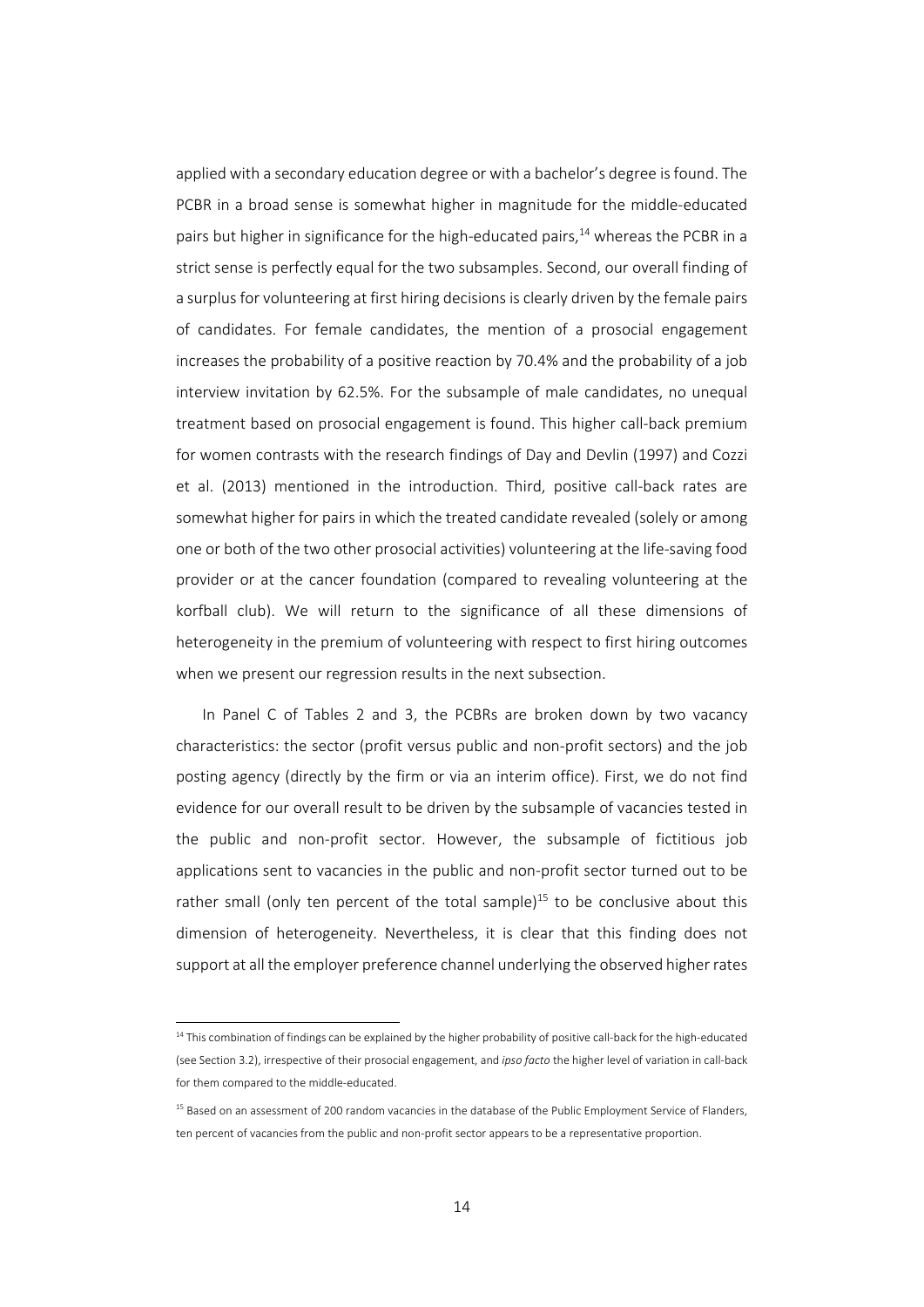of prosocially engaged employees in the public and non‐profit sector mentioned in the introduction. Consequently, this finding is more consistent with the idea of prosocial workers sorting themselves into these sectors, thus aligning our results with the literature on self-selection and sorting in the labour market (Besley and Ghatak, 2005; Gregg et al. 2011; Lagarde and Blaauw, 2014). Second, the breakdown by the vacancy posting agency does not reveal heterogeneity in the volunteering premium by this dimension.

#### **3.2 Multivariate Analysis**

l

Because the volunteering and non‐volunteering candidates were randomly assigned within our pairs of applications, regressing positive call-back on an indicator of being a volunteering candidate yields exactly the same empirical patterns as those based on Panel A of Tables 2 and 3. Moreover, because these variables were randomly assigned between pairs, regressions on interactions between volunteering and, among other candidate characteristics, the gender of the candidate and her/his particular volunteer work should lead to the same empirical pattern as the one in Panel B of Tables 2 and 3, at least when the sample size approaches infinity. However, the actual size of our sample is not infinite. Consequently, some of the variables randomly assigned between pairs may happen to correlate with vacancy characteristics such as the sector or the use of an interim office. Moreover, by construction, the type and dose of the mentioned prosocial engagement are correlated with each other.<sup>16</sup> To control for these sources of correlation, we further analyse the experimental data by a regression analysis.

Additionally, by means of an ordered logistic regression, we are able to combine the variation in the two studied outcomes, i.e., the probability of getting immediately invited for an interview after applying for a job and the probability of getting any positive reaction. Therefore, we construct a dependent variable, which is 2 in cases in which the candidate is immediately invited to a job interview, 1 in

<sup>&</sup>lt;sup>16</sup> In case one (two) ((three)) engagement(s) is (are) mentioned, the probability for each particular type to be included in the résumé is 33.3% (66.7%) ((100.0%)).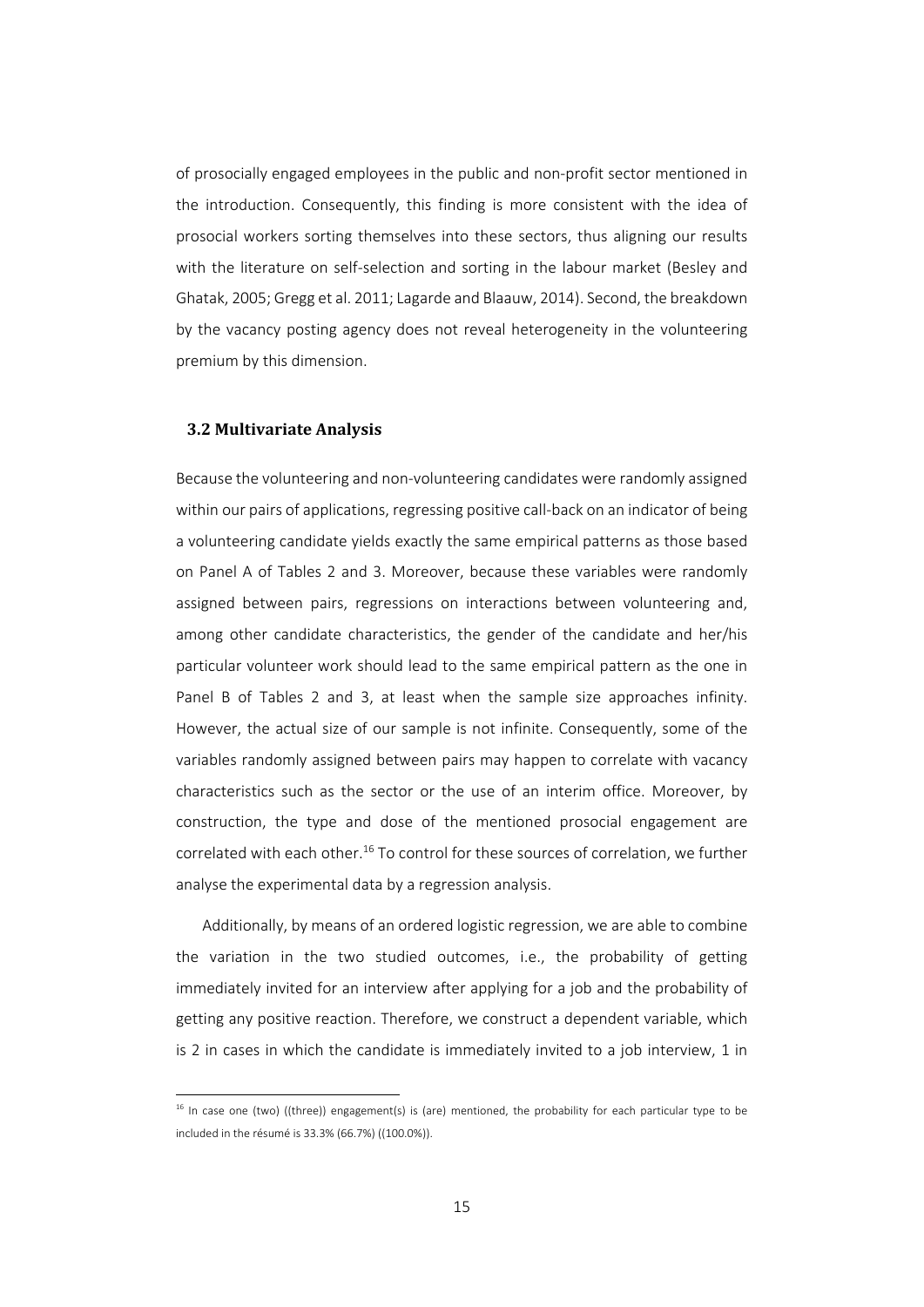cases in which she/he receives any other (broad‐sense) positive reaction, and 0 in cases in which she/he receives no positive reaction at all.

Table 4 presents our model estimates as odds ratios. We regress the aforementioned categorical dependent variable on various sets of key and control variables, included as such (when not invariant for control applicants) and in interaction with disclosing a prosocial engagement. To ensure comparability of the regression results, all variables except for the one indicating treated individuals are normalised by subtracting their mean among the subpopulation of all prosocially engaged candidates. Lastly, because two applicants contacted the same firm, their probability of receiving a positive reaction is correlated. Therefore, standard errors are corrected for the clustering of the observations at the vacancy level.

In Model (1), we regress positive call-back on a dummy indicating only volunteer work. In line with Panel A of Tables 2 and 3, we obtain an odds ratio that is significantly higher than 1. More concretely, we find that the odds of a more beneficial outcome (invitation versus any other positive reaction and any other positive reaction versus no positive reaction at all) is 58.0% higher when a candidate reveals prosocial engagement. In Model (2), we add interactions between volunteer work and the variables by which we broke down our data in Panel B of Tables 2 and 3. More concretely, we add interactions with indicators of high‐educated candidates, male candidates, candidates who reveal engagement in a cancer organisation, candidates who reveal engagement at a korfball sports club, candidateswith two engagements, and candidateswith three engagements. We find a significant interaction only with respect to gender: The odds ratio comparing the positive call‐back rates for candidates with and without volunteer work is 50.2% lower in cases in which volunteer work is performed by males.<sup>17</sup> In addition, not surprisingly, we observe significantly higher positive call-back rates for the high-

<sup>&</sup>lt;sup>17</sup> The fact that we find, albeit to a non-significant extent, higher odds ratios for those with more prosocial engagements—whereas PCBRs in Tables 2 and 3 were not higher in magnitude among the subsample of candidates with three prosocial engagements (compared to those with one or two engagements)—is due to the aforementioned positive correlation between the volunteering type dummies and the number of volunteer activities.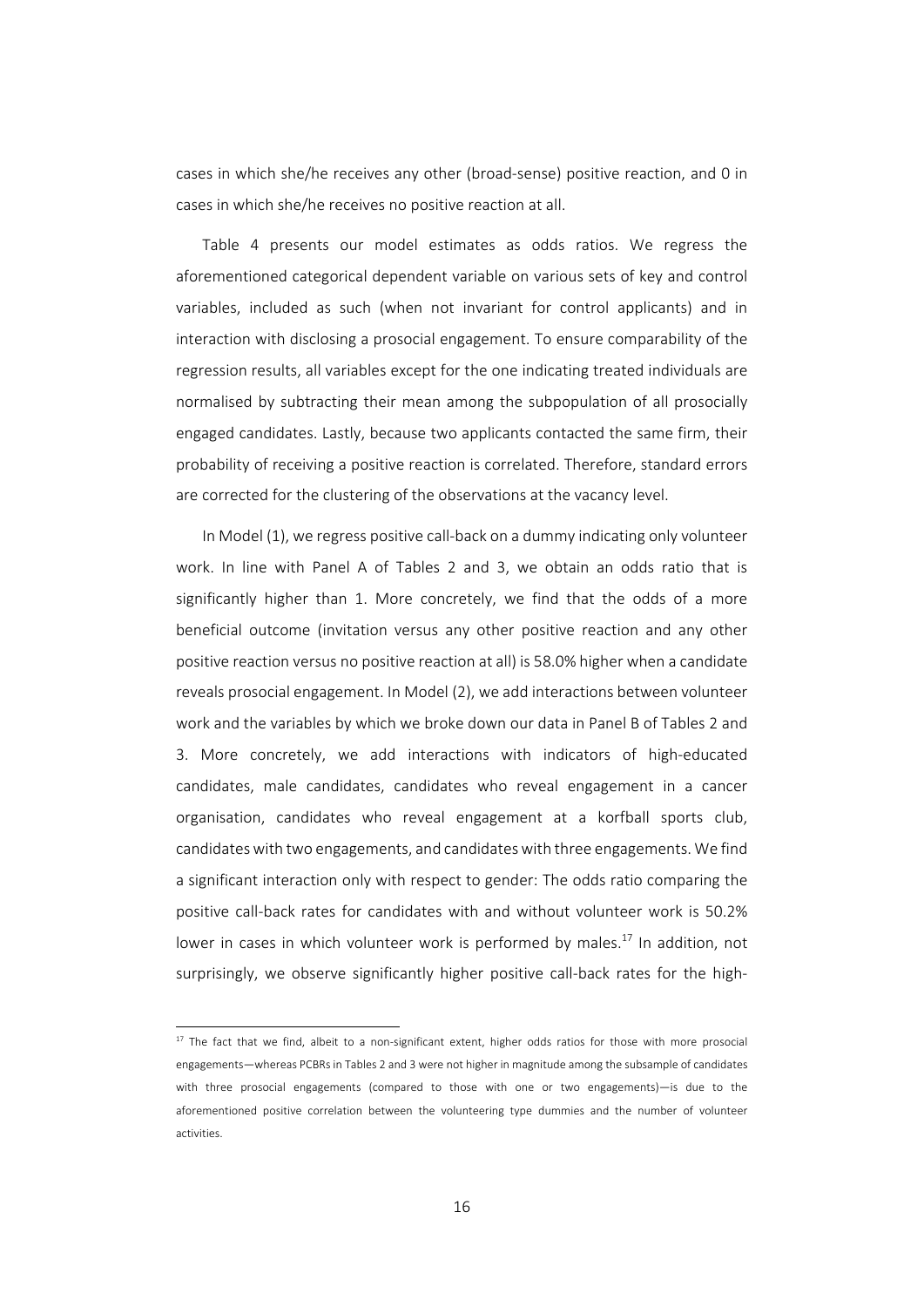educated candidates (without interaction with prosocial behaviour). Finally, in Model (3), we extend the set of variables included as such and in interaction with prosocial engagement with indicators for vacancies in the public and non‐profit sector and for vacancies posted by interim offices. Consistent with our discussion of Panel C of Tables 2 and 3, no significant odds ratios are found with respect to these interactions. In addition, the introduction of these additional variables hardly affects the aforementioned overall effect of disclosing volunteer work activities and the interaction effect with respect to gender.

To test the robustness of the presented regression results, we also estimated (i) binary logit models and (ii) linear probability models controlling for fixed effects at the vacancy level for both call‐back outcomes separately. The results for these models led to the same empirical conclusions and are available upon request.

### **4. Conclusion**

In this study, we contributed to the literature on micro‐economic returns to volunteering in the labour market. Whereas all previous contributions to this literature relied on survey data, in which selection into volunteer work is not random, we adopted a field experimental approach. More concretely, we sent pairs of fictitious job applications to genuine vacancies in Belgium. For every vacancy, a treatment of prosocial engagement was randomly assigned to one pair member. By analysing employers' call‐back, we found that the causal effect of disclosing prosocial activities on hiring opportunities is, in both statistical and economic terms, substantial. Volunteering candidates were found to have a 46.7% higher probability of receiving any positive reaction and a 33.3% higher probability of being immediately invited for a job interview.

In addition, our experimental approach allowed us to provide novel insights into why and when (in particular) working for free might pay off. First, because strict equivalence between our fictitious applicants was ensured, and because by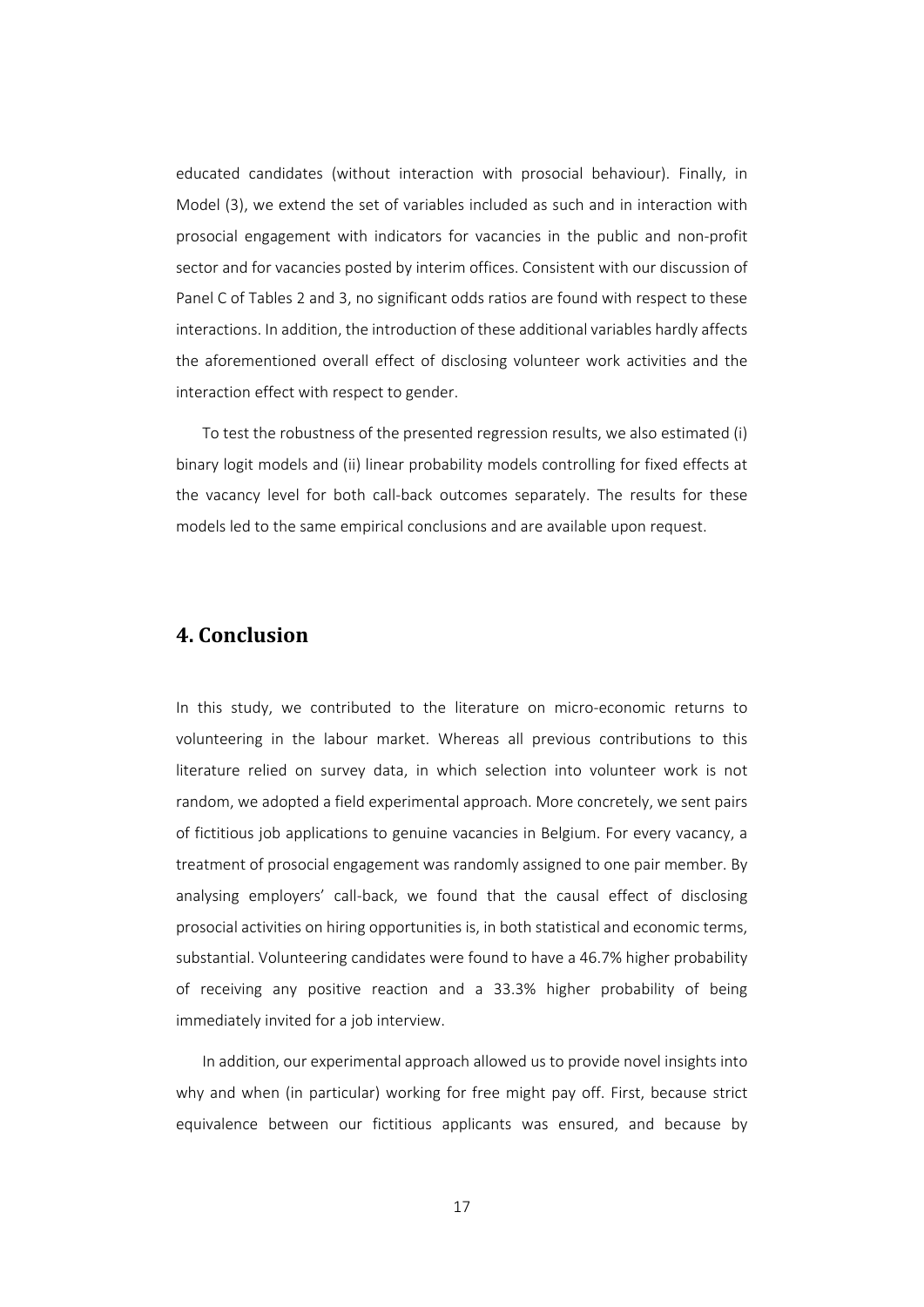construction, they applied for positions with an employer outside of their network, the positive volunteering premium that we estimated suggests that employers' taste for and interpretation of (the signal of) prosocial engagement plays a crucial role in the robustly positive relationship between volunteering and labour market success found in the literature. Second, because in addition to the within‐pair randomisation of prosocial engagement, the female or male gender and different combinations of three types of prosocial engagement were randomly assigned between our pairs of fictitious job applicants, we were able to estimate heterogeneity in the volunteering premium by the gender of the candidate and her/his dose of prosocial engagement. We found that women had larger returns to volunteer experience than men. This finding might indicate that the higher volunteering premium for men, which is usually found based on survey data, merely reflects the fact that males select themselves into types of volunteering that are more rewarded in the labour market (such as service clubs). In addition, because we tested both commercial and non‐ commercial vacancies, we were able to explore whether the general finding that volunteer participation is higher in the public and non-profit sector than in the private sector is driven by differences in employers' preferences (for socially motivated workers) between these sectors. However, based on our experimentally gathered data, we cannot reject that the volunteering premium is equal in the commercial and non-commercial sectors. This finding is consistent with the idea that prosocial workers sort themselves into the latter sectors.

We end by acknowledging two research limitations inherent to our experimental design. The most important limitation of this study is its focus on a particular—but determining—labour market outcome, i.e., the initial hiring decisions of employers (outside candidates' network). Because we simply investigate effects on first call‐ backs, we cannot translate our findings into divergences in final job or wage offers. Therefore, in comparison with the former contributions to the literature on volunteering and employment outcomes, we completely eliminate the non-random selection in volunteer work at the cost of giving up on scope. However, Bertrand and Mullainathan (2004) have argued that one can expect that reduced interview rates translate into reduced job and wage offers. Moreover, based on field experiments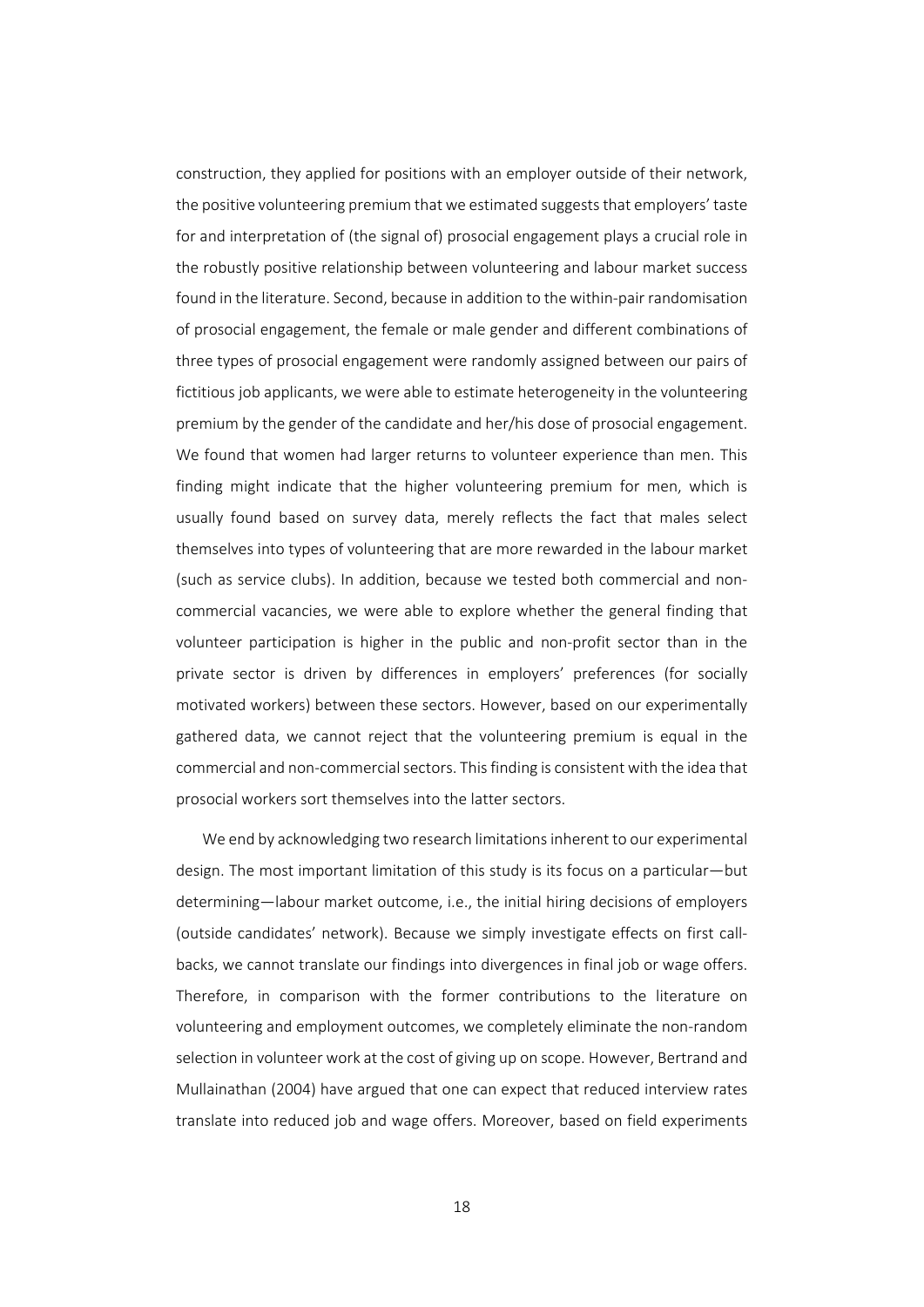testing all phases of the selection process, Bendick et al. (1999) and Cédiey et al. (2008) reported that when they conducted their study, approximately three fourths of age discrimination in the United States and approximately five sixths of ethnic discrimination in France occurred in the first phase of the hiring process.

A second limitation has further repercussions for the generalisability of our findings. We measure only the (potential) surplus of volunteering for young candidates within jobs in administrative and commercial occupations submitted to the Public Employment Agency of Flanders. Although compared to former correspondence experiments (see Section 2.1), this limitation is less acute in our design, it is still possible that the surplus of volunteering is more or less present in other occupationsthan those covered in ourstudy. However, because thislimitation should cause a similar shift in the volunteering surplus irrespective of candidate and vacancy characteristics, this fact should not bias the conclusions with respect to heterogeneity in the relative surplus of volunteering by, for instance, the gender of the candidate, the dose of prosocial engagement and the sector of the organisation. The same is true for the first mentioned limitation.

### **References**

Anderson, N., Lievens, F., Van Dam, K., Ryan, A. M. (2004): Future perspectives on employee selection: Key directions for future research and practice. *Applied Psychology*, 53, 487–501.

Angrist, J. D., Graddy, K., Imbens, G. (2000): The Interpretation of Instrumental Variables Estimators in Simultaneous Equations Models with an Application to the Demand for Fish. *Review of Economic Studies*, 67, 499–527.

Arrow, K. J. (1973): The Theory of Discrimination. In Ashenfelter, O., Rees, A. (eds.): *Discrimination in Labor Markets*. Princeton: Princeton University Press.

Baert, S., Cockx, B., Gheyle, N., Vandamme, C. (2015): Is There Less Discrimination in Occupations Where Recruitment Is Difficult? *ILR Review*, 68, 467– 500.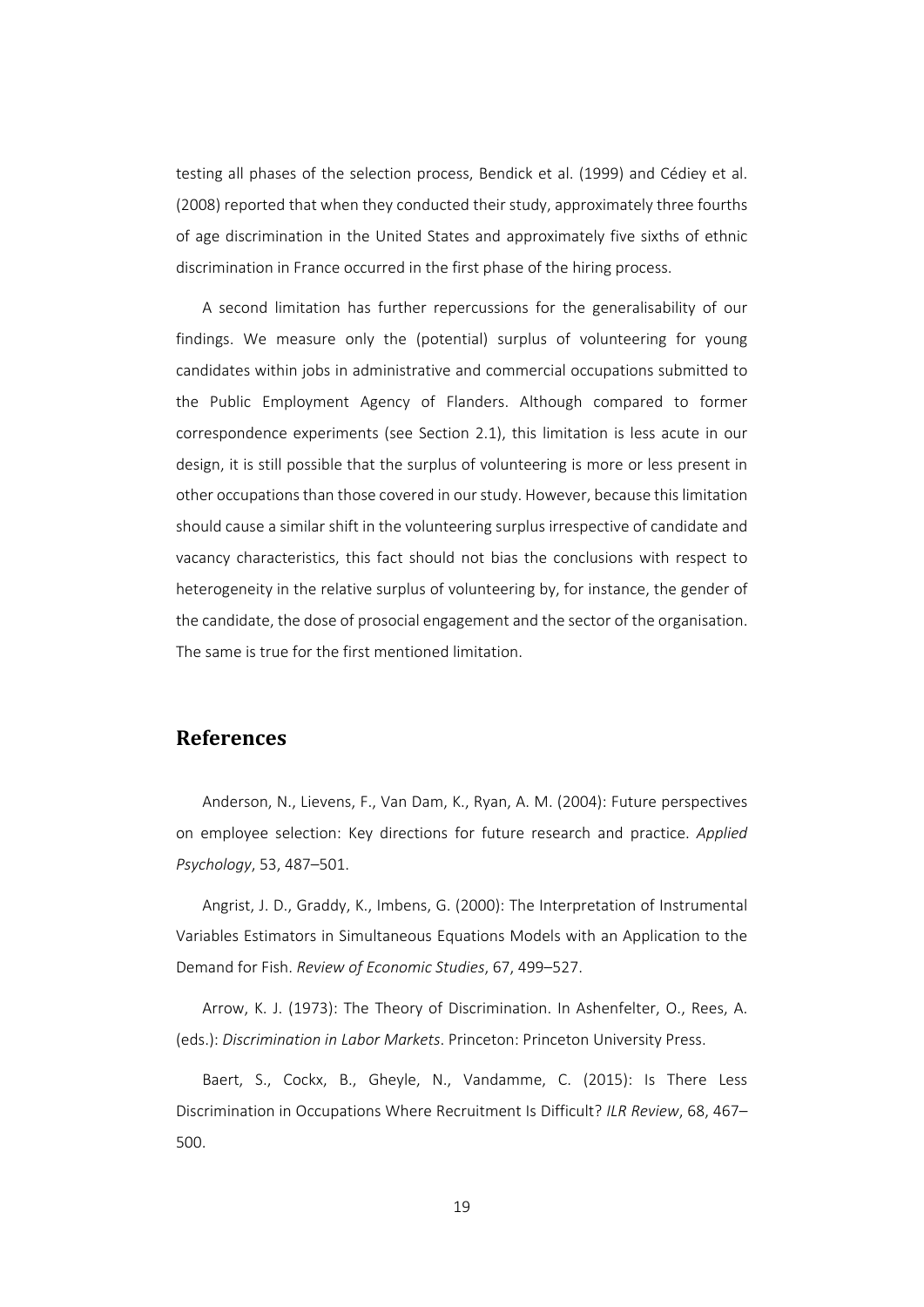Baert, S., De Pauw, A.‐S., Deschacht, N. (forthcoming): Do Employer Preferences Contribute to Sticky Floors? *ILR Review*.

Baert, S., Vujić, S. (2015): Prosocial Engagement: An Ethnic Discrimination Reducing Device? Mimeo.

Bandiera, O. (2015) Incentives for Public Service Delivery. Keynote lecture at the Annual Conference of the European Association of Labour Economists of 2014.

Bandiera, O., Barankay, I., Rasul, I. (2011): Field Experiments with Firms. *Journal of Economic Perspectives*, 25, 63–82.

Baron, J. N., Hannan, M. T. (2002): Organizational Blueprints for Success in High-Tech Start-Ups: Lessons from the Stanford Project on Emerging Companies. *California Management Review*, 44, 7–36.

Barrick, M. R., Mount, M. K. (1991): The big five personality dimensions and job performance: a meta‐analysis. *Personnel Psychology*, 44, 1–26.

Becker, G. S. (1957): *The Economics of Discrimination*. Chicago: University of Chicago Press.

Becker, G. S. (1964). Human Capital: A Theoretical and Empirical Analysis, with Special Reference to Education. New York: National Bureau of Economic Research.

Becker, G. S. (1965): A theory of the allocation of time. *Economic Journal*, 75, 493–517.

Bekkers, R. (2005): Participation in voluntary associations: Relations with resources, personality, and political values. *Political* Psychology, 26, 439–454.

Bendick, M., Brown, L. E., Wall, K. (1999): No Foot in the Door: An Experimental Study of Employment Discrimination Against Older Workers. *Journal of Aging & Social Policy*, 10, 5–23.

Bertrand, M., Mullainathan, S. (2004): Are Emily and Greg more employable than Lakisha and Jamal? A field experiment on labor market discrimination. *American Economic Review*, 94, 991–1013.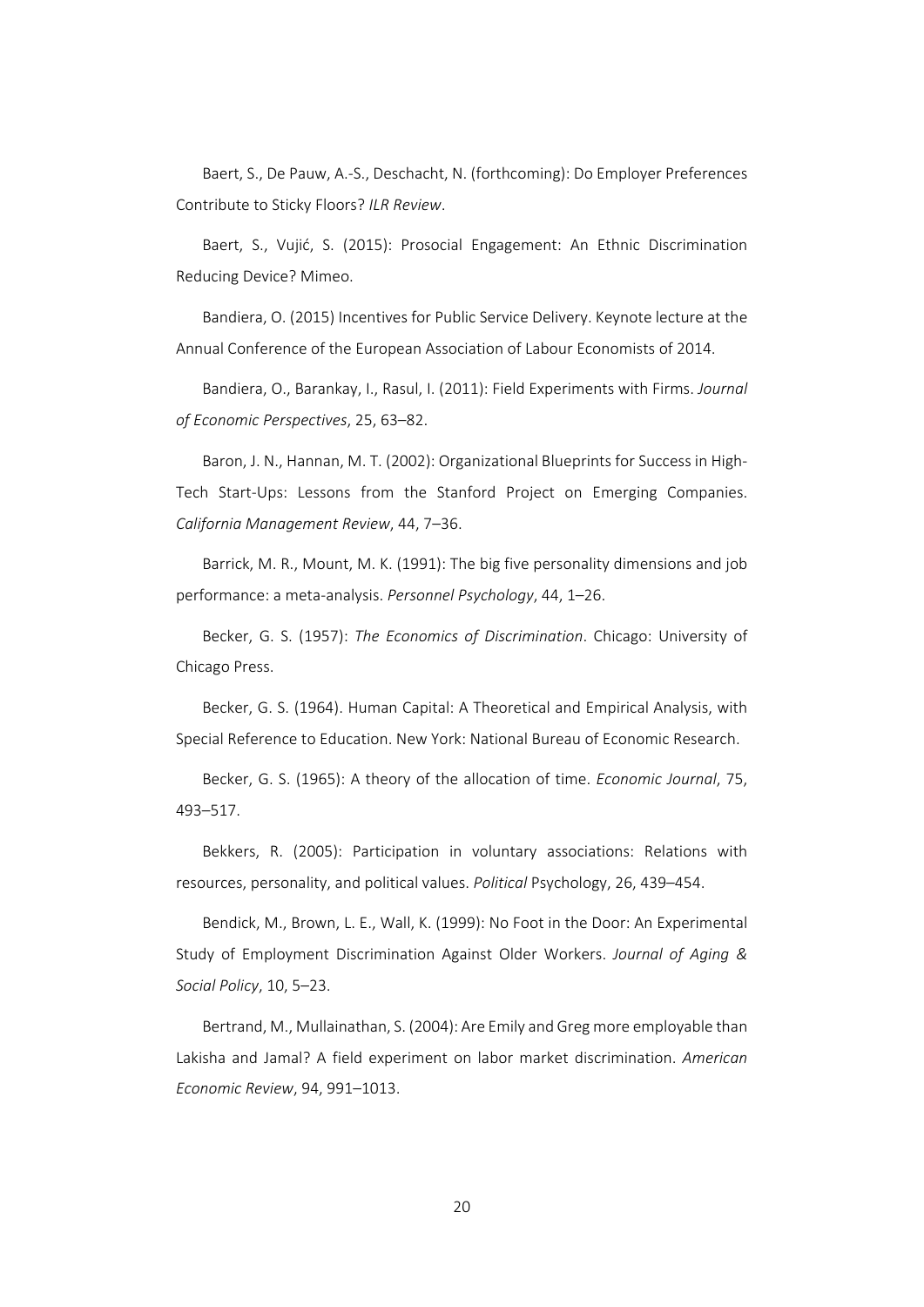Besley, T., Ghatak, M. (2005): Competition and incentiveswith motivated agents. *American Economic Review*, 95, 616–636.

Binder, M., Freytag, A. (2013): Volunteering, subjective well‐being and public policy. *Journal of Economic Psychology*, 34, 97–119.

Borghans, L., ter Weel, B., Weinberg, B. A. (2008): Interpersonal Styles and Labour Market Outcomes. *Journal of Human Resources*, 43, 815–858.

Carpenter, J. P., Myers, C. K. (2010): Why Volunteer? Evidence on the Role of Altruism, Reputation, and Incentives. *Journal of Public Economics*, 94, 911–920.

Cédiey, E., Foroni, F., Garner, H. (2008): Discrimination à l'embauche fondée sur l'origine à l'encontre des jeunes français(e)s peu qualifié(e)s. *Dares Premières Infos Premières Synthèses*, 06.3.

Costa, P.T. Jr., McCrae, R. R. (1992): *Revised NEO Personality Inventory (NEO‐PI‐ R) and NEO Five‐Factor Inventory (NEO‐FFI) manual.* Odessa: Psychological Assessment Resources.

Cozzi, G., Mantovan, N., Sauer, R. M. (2013): Does It Pay to Work for Free? Wage Returns and Gender Differences in the Market for Volunteers. *IZA Discussion Paper Series*, 7697.

Day, K. M., Devlin, R. A. (1997): Can volunteer work help explain the male‐female earnings gap? *Applied Economics*, 29, 707–721.

Day, K. M., Devlin, R. A. (1998): The payoff to work without pay: volunteer work as an investment in human capital. *Canadian Journal of Economics*, 31, 1179–1191.

Dittrich, M., Mey, B. (2015): Gender differences in volunteer activities: Evidence from German survey data. *Economics Bulletin*, 35, 349–360.

Elshaug, C., Metzer, J. (2001): Personality and volunteering: A review of the literature. *Journal of Social Psychology*, 141, 752–763.

Eriksson, S., Rooth, D.‐O. (2014): Do Employers Use Unemployment as a Sorting Criterion When Hiring? Evidence from a Field Experiment. *American Economic Review*, 104, 1014–1039.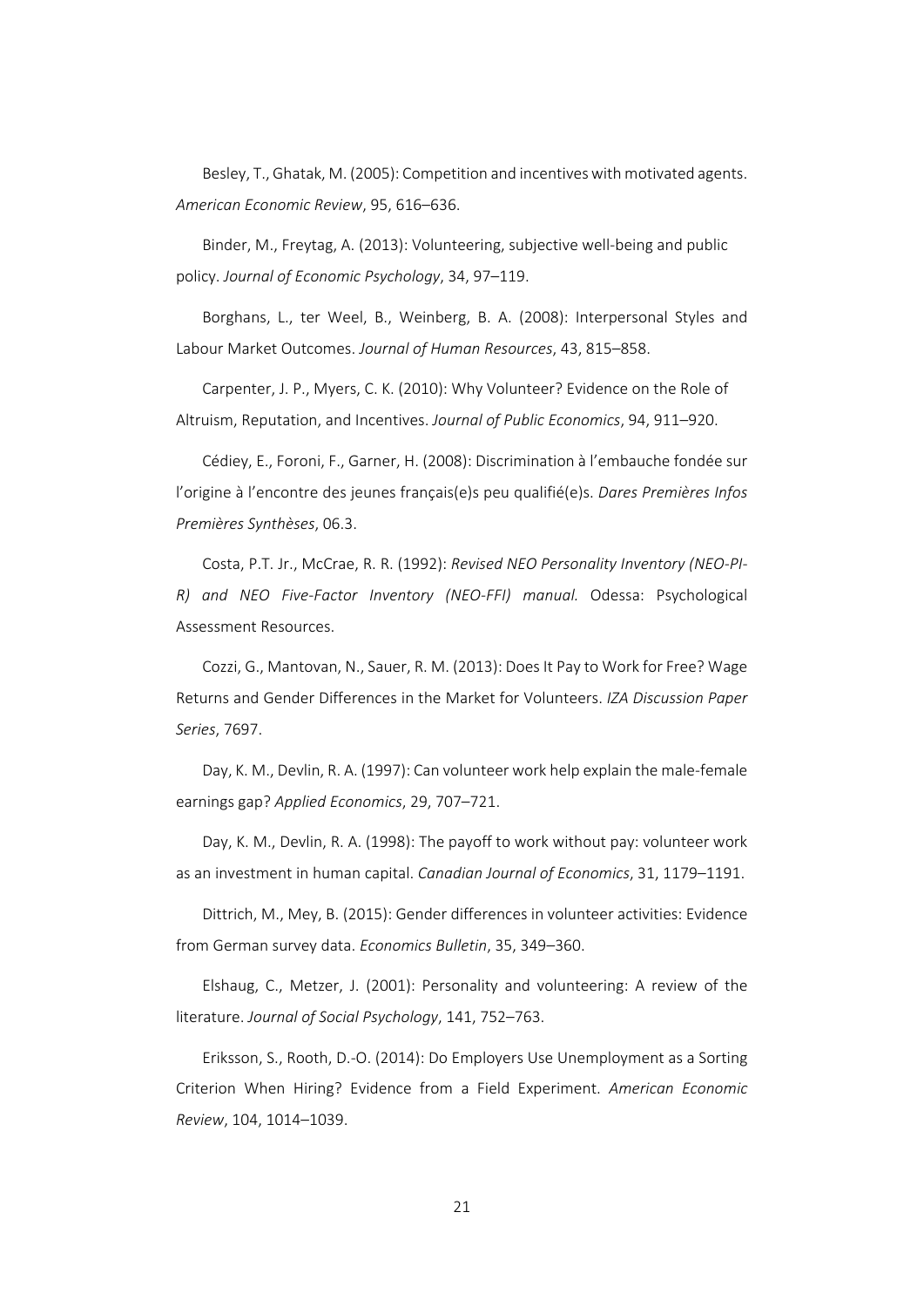Francois, P., Vlassopoulos, M. (2008): Pro‐social motivation and the delivery of social services. *CESifo Economic Studies*, 54, 22–54.

Fortin, N. M. (2008): The Gender Wage Gap among Young Adults in the United States: The Importance of Money versus People. *Journal of Human Resources*, 43, 884–918.

Granovetter, M. S. (1973): The Strength of Weak Ties. *American Journal of Sociology*, 78, 1360–1380.

Gregg, P., Grout, P. A., Ratcliffe, A., Smith, S., Windmeijer, F. (2011): How important is pro‐social behaviour in the delivery of public services? *Journal of Public Economics*, 95, 758–766.

Hackl, F., Halla, M., Pruckner, G. J. (2007): Volunteering and Income – The Fallacy of the Good Samaritan? Kyklos, 60, 77–104.

Heineck, G. (2011): Does it Pay to Be Nice? Personality and Earnings in the United Kingdom. *ILR Review*, 64, 1020–1038.

Jacobsen, K., Eika, K., Helland, L., Lind, J., Nyborg, K. (2011): Are nurses more altruistic than real estate brokers? *Journal of Economic Psychology*, 32, 818–831.

Kolstad, J. R., Lindkvist, I. (2013): Pro‐social preferences and self‐selection into the public health sector: evidence from an economic experiment. *Health Policy and Planning*, 28, 320–327.

Kroft, K., Lange, F., Notowidigdo, M. J. (2013): Duration Dependence and Labor Market Conditions: Evidence from a Field Experiment. *Quarterly Journal of Economics*, 128, 1123–1167.

Lagarde, M., Blaauw, D. (2014): Pro‐social preferences and self‐selection into jobs: Evidence from South African nurses. *Journal of Economic Behavior & Organization*, 107, 136–152.

Leete, L. (2000): Wage equity and employee motivation in nonprofit and forprofit organizations. *Journal of Economic Behavior & Organization*, 43, 423–446.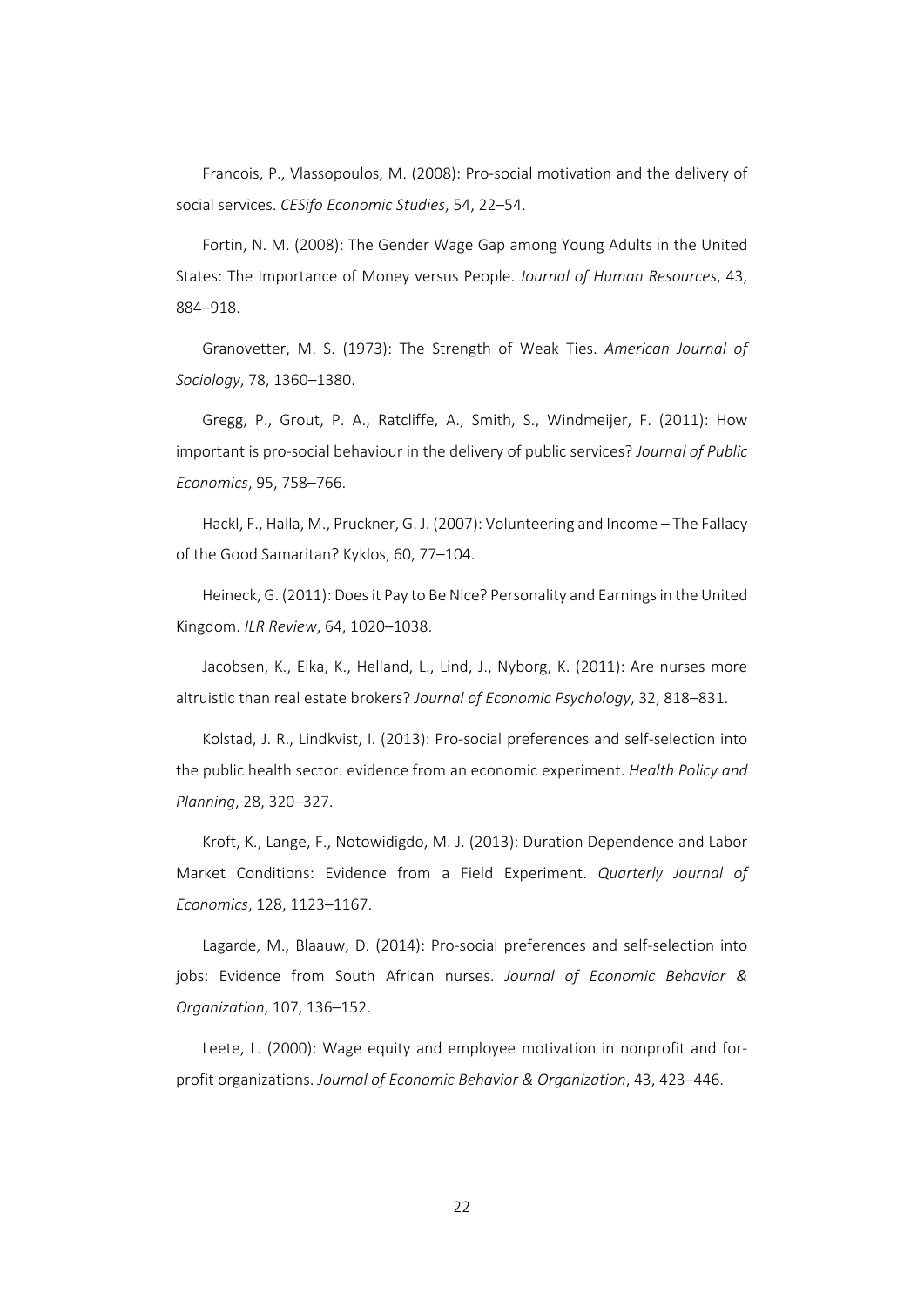Meier, S., Stutzer, A. (2008): Is Volunteering Rewarding in Itself? *Economica*, 75, 39–59.

Mincer, J. (1958): Investment In Human Capital and the Personal Income Distribution. *Journal of Political Economy*, 66, 281–302.

OECD (2015): *Skills for Social Progress*. Paris: OECD.

Pager, D. (2007): The use of field experiments for studies of employment discrimination: contributions, critiques, and directions for the future. *Annals of the American Academy of Political and Social Science*, 609, 104–133.

Prouteau, L., Wolff, F.‐C. (2006): Does volunteer work pay off in the labor market? *Journal of Socio‐Economics*, 35, 992–1013.

Riach, P. A., Rich, J. (2002): Field Experiments of Discrimination in the Market Place. *Economic Journal*, 112, 480–518.

Riach, P. A., Rich, J. (2004): Deceptive Field Experiments of Discrimination: Are They Ethical? *Kyklos*, 57, 457–470.

Rotolo, T., Wilson, J. (2006): Employment sector and volunteering: the contribution of nonprofit and public sector workers to the volunteer labour force. *Social Science Quarterly*, 47, 21–40.

Sauer, R. M. (2015): Does it Pay for Women to Volunteer? *International Economic Review*, 56, 537–564.

Schneider, B. (1987): The people make the place. *Personnel Psychology*, 40, 437– 453.

Tett, R. P., Jackson, D. N., Rothstein, M. (1991): Personality measures as predictors of job performance: A meta‐analytic review. *Personnel Psychology*, 44, 703–742.

Uysal, S. D., Pohlmeier, W. (2011): Unemployment duration and personality. *Journal of Economic Psychology*, 32, 980–992.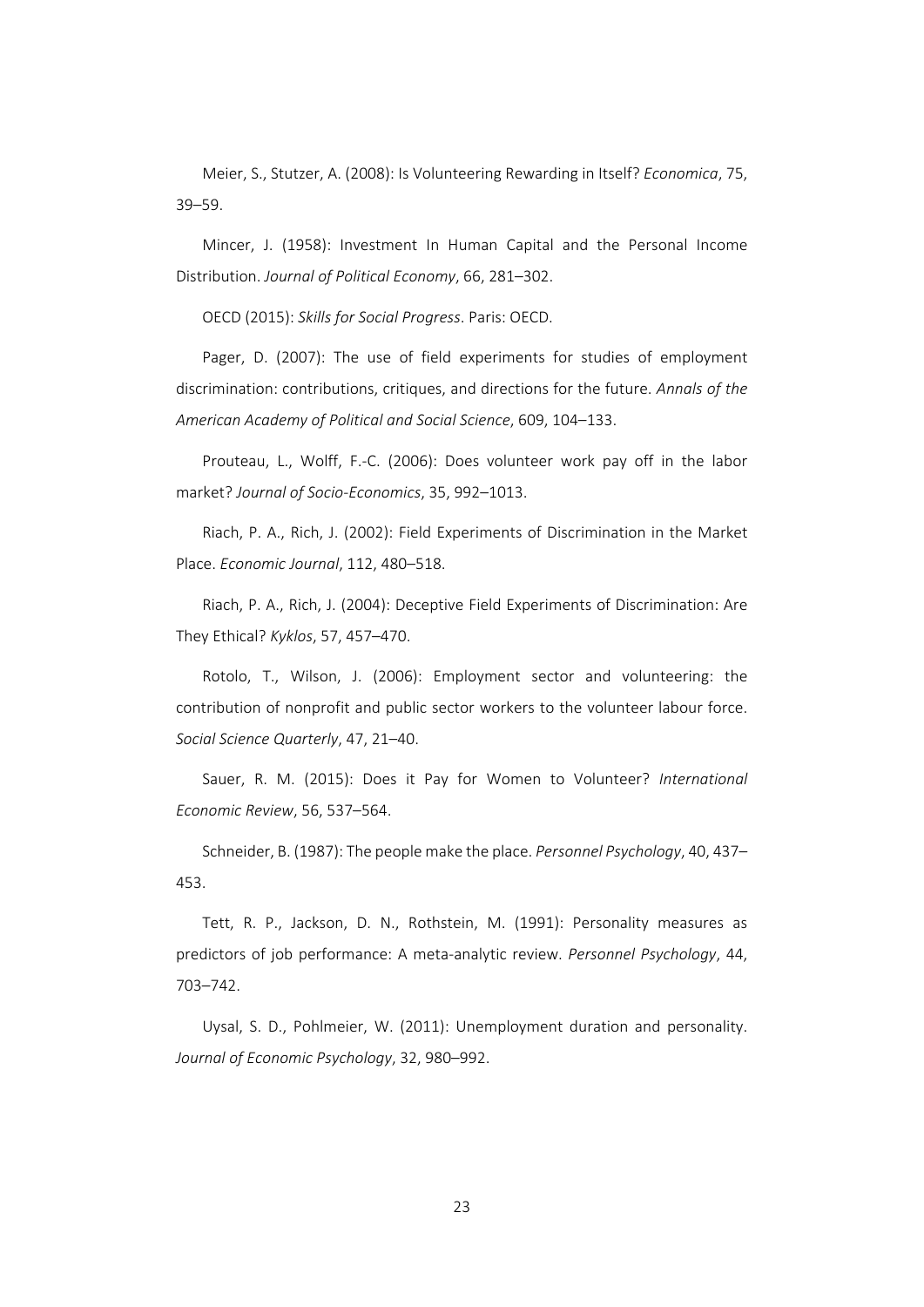**Figure 1. Fraction of Individuals at Work for Voluntary or Charitable Organisations At Least Once Every Six Months by Country in Europe (in 2006/2007 and 2012/2013)**



Notes. Source: Own calculations based on the question "In the past 12 months, how often did you get involved in work for voluntary or charitable organisations?" in the third round (conducted in 2006/2007) and sixth round (conducted in 2012/2013) of the European Social Survey. Only countries that were surveyed in both rounds are included.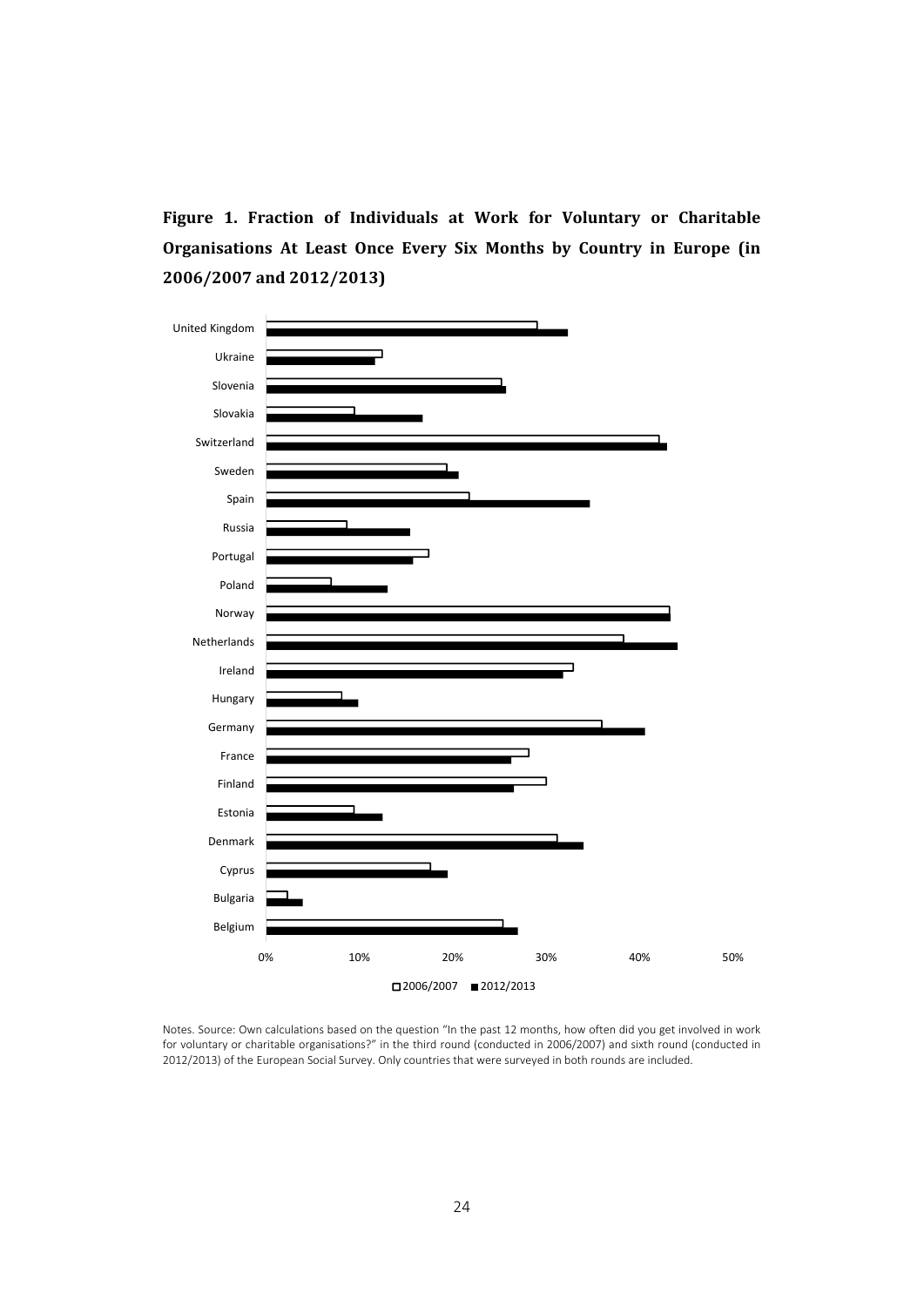| Study                        | Country of<br>analysis  | Main result(s)                                                                                                                                                                                      | Methodological approach                                                                                                                                                            |
|------------------------------|-------------------------|-----------------------------------------------------------------------------------------------------------------------------------------------------------------------------------------------------|------------------------------------------------------------------------------------------------------------------------------------------------------------------------------------|
| Cozzi et al.<br>(2013)       | United<br>Kingdom       | A (past or current) prosocial engagement increases current and future wages by<br>94.7% for men and 87.5% for women. OLS estimates yield substantially lower<br>returns.                            | IV modelling (using rainfall across area districts as an instrument for<br>volunteer activity) and controlling for individual fixed effects on longitudinal<br>family survey data. |
| Day and Devlin<br>(1997)     | Canada                  | A (past or current) prosocial engagement increases current and future wages by<br>21.5% for men and 11.2% for women.                                                                                | OLS regressions controlling for observables on cross-sectional survey data<br>of volunteer activity.                                                                               |
| Day and Devlin<br>(1998)     | Canada                  | A (past or current) prosocial engagement in the current year increases earnings in<br>this year by 6.6%.                                                                                            | OLS regressions controlling for observables on cross-sectional survey data<br>of volunteer activity.                                                                               |
| Hackl et al.<br>(2007)       | Austria                 | A current prosocial engagement increases current earnings by 18.5%.                                                                                                                                 | IV modelling (using engagement in a club during youth and having a<br>volunteering partner as an instrument for volunteer activity) on cross-<br>sectional family survey data.     |
| Prouteau and<br>Wolff (2006) | France                  | A current prosocial engagement (in which one performs managerial tasks) increases<br>current earnings by 5.5% in the public sector and decreases current earnings by<br>1.7% in the private sector. | Bivariate probit estimations with endogenous switching on cross-sectional<br>family time allocation survey data.                                                                   |
| Sauer (2015)                 | United<br><b>States</b> | An extra year of (past or current) prosocial engagement increases wage offers in<br>future full-time (part-time) work by 2.6% (8.5%) for women between age 25 and<br>55.                            | Structural modelling (discrete choice dynamic<br>programming) on<br>longitudinal family survey data.                                                                               |

#### **Table 1. Micro‐Economic Returns to Volunteering in the Labour Market: Literature Review**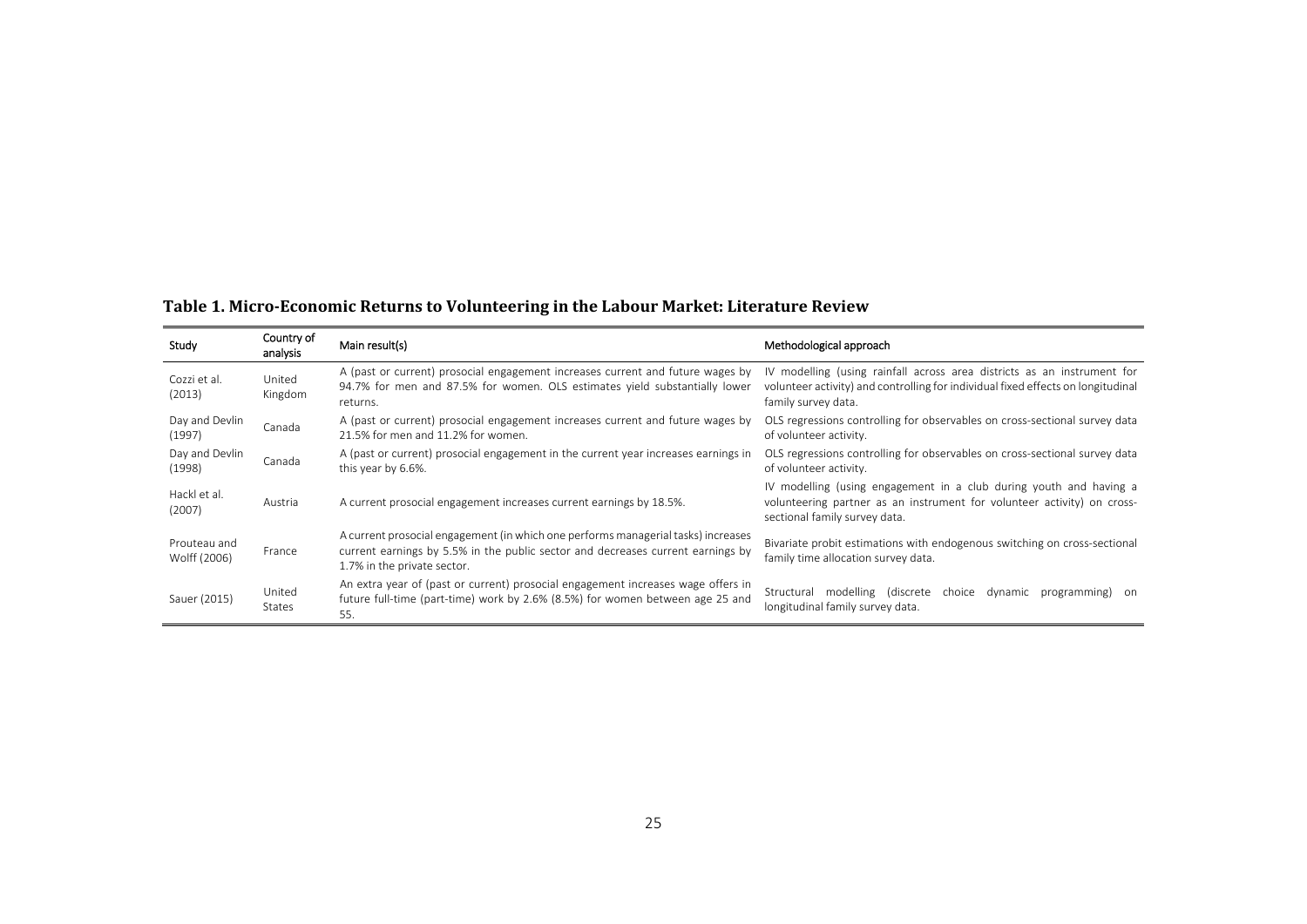| Data selection                               | Jobs | Neither candidate<br>positive call-back | <b>Both candidates</b><br>positive call-back | Only prosocial<br>candidate positive<br>call-back | Only control<br>candidate positive<br>call-back | <b>PCBR</b> | t     |
|----------------------------------------------|------|-----------------------------------------|----------------------------------------------|---------------------------------------------------|-------------------------------------------------|-------------|-------|
| A. Full sample                               |      |                                         |                                              |                                                   |                                                 |             |       |
| Full sample                                  | 288  | 208                                     | 31                                           | 35                                                | 14                                              | $1.467***$  | 3.043 |
| B. Subsamples by candidates' characteristics |      |                                         |                                              |                                                   |                                                 |             |       |
| Middle-educated                              | 144  | 124                                     | $\overline{7}$                               | 10                                                | 3                                               | 1.700*      | 1.961 |
| High-educated                                | 144  | 84                                      | 24                                           | 25                                                | 11                                              | $1.400**$   | 2.371 |
| Female gender                                | 144  | 89                                      | 18                                           | 28                                                | 9                                               | $1.704***$  | 3.224 |
| Male gender                                  | 144  | 119                                     | 13                                           | $\overline{7}$                                    | 5                                               | 1.111       | 0.576 |
| Volunteer at life-saving food provider       | 176  | 125                                     | 18                                           | 24                                                | 9                                               | $1.556***$  | 2.656 |
| Volunteer at cancer foundation               | 176  | 129                                     | 19                                           | 22                                                | 6                                               | $1.640***$  | 3.097 |
| Volunteer at sports club                     | 176  | 125                                     | 23                                           | 18                                                | 10                                              | 1.242       | 1.517 |
| One prosocial engagement                     | 96   | 70                                      | 8                                            | 13                                                | 5                                               | $1.615*$    | 1.912 |
| Two prosocial engagements                    | 144  | 105                                     | 17                                           | 15                                                | 7                                               | $1.333*$    | 1.717 |
| Three prosocial engagements                  | 48   | 33                                      | 6                                            | $\overline{7}$                                    | $\overline{2}$                                  | $1.625*$    | 1.699 |
| C. Samples by vacancy characteristics        |      |                                         |                                              |                                                   |                                                 |             |       |
| Profit sector                                | 262  | 188                                     | 27                                           | 34                                                | 13                                              | $1.525***$  | 3.114 |
| Public and non-profit sector                 | 26   | 20                                      | $\overline{4}$                               | $\mathbf{1}$                                      | $\mathbf{1}$                                    | 1.000       | 0.000 |
| Firm as posting agency                       | 256  | 191                                     | 27                                           | 27                                                | 11                                              | $1.421***$  | 2.625 |
| Interim office as posting agency             | 32   | 17                                      | $\overline{4}$                               | 8                                                 | 3                                               | 1.714       | 1.540 |

#### **Table 2. The Probability of Positive Call‐Back in <sup>a</sup> Broad Sense: Descriptive Analysis**

Notes. In line with the literature, we calculate the Positive Call‐Back Ratio (PCBR) by dividing the percentage of applications for which prosocial candidates received <sup>a</sup> positive call‐back by the corresponding percentage for the control candidates. The t‐test for the PCBR tests the null hypothesis that these percentages are the same for candidates from both groups. Standard errors are corrected for clustering of the observations at the job posting level. \*\*\* (\*\*) ((\*)) indicates significance at the 1% (5%) ((10%)) significance level.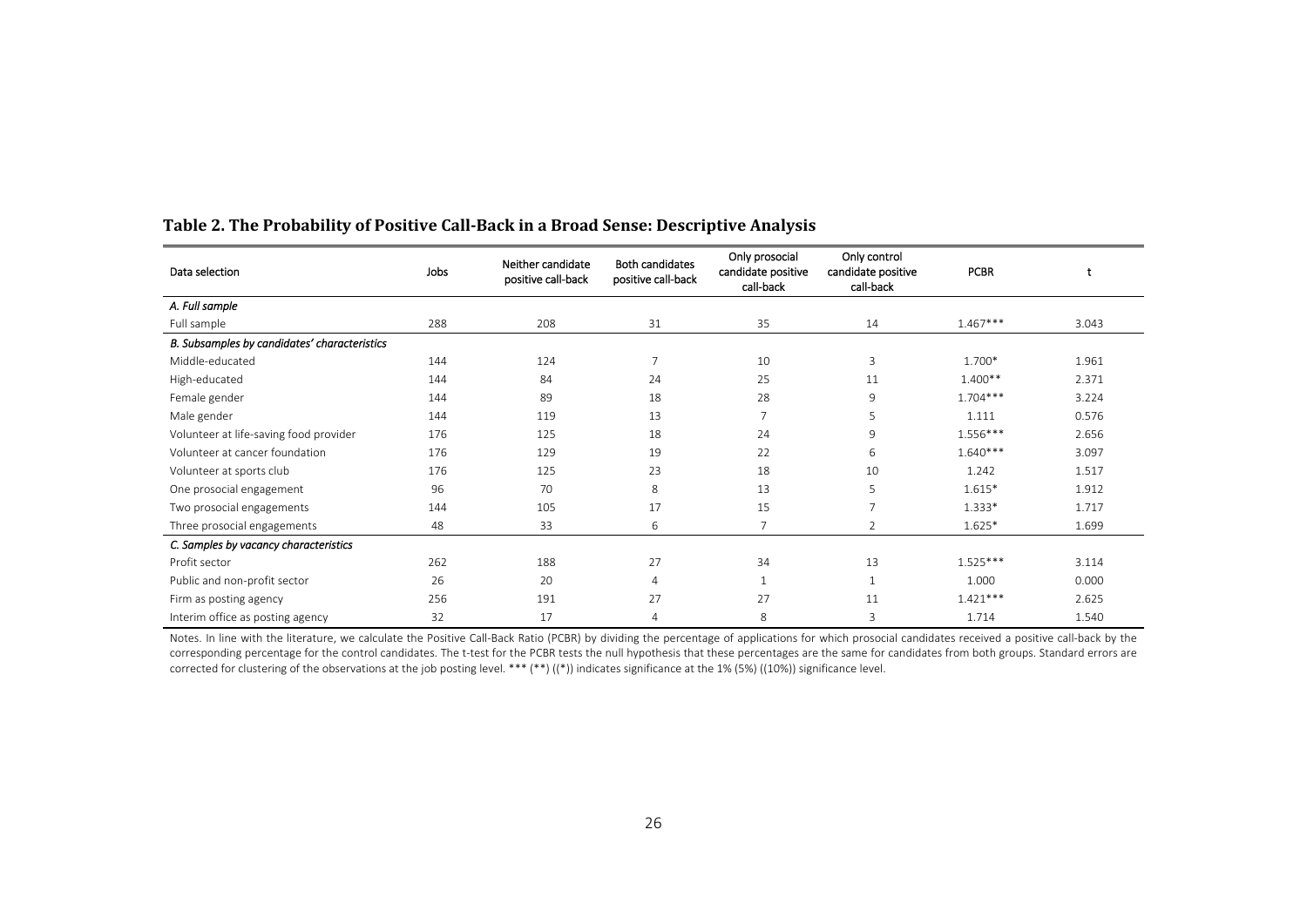| Data selection                               | Jobs | Neither candidate<br>positive call-back | <b>Both candidates</b><br>positive call-back | Only prosocial<br>candidate positive<br>call-back | Only control<br>candidate positive<br>call-back | <b>PCBR</b> |       |
|----------------------------------------------|------|-----------------------------------------|----------------------------------------------|---------------------------------------------------|-------------------------------------------------|-------------|-------|
| A. Full sample                               |      |                                         |                                              |                                                   |                                                 |             |       |
| Full sample                                  | 288  | 249                                     | 17                                           | 15                                                | $\overline{7}$                                  | 1.333*      | 1.711 |
| B. Subsamples by candidates' characteristics |      |                                         |                                              |                                                   |                                                 |             |       |
| Middle-educated                              | 144  | 135                                     | 5                                            | 3                                                 | 1                                               | 1.333       | 1.000 |
| High-educated                                | 144  | 114                                     | 12                                           | 12                                                | 6                                               | 1.333       | 1.419 |
| Female gender                                | 144  | 114                                     | 12                                           | 14                                                | 4                                               | $1.625**$   | 2.396 |
| Male gender                                  | 144  | 135                                     | 5                                            |                                                   | 3                                               | 0.750       | 1.000 |
| Volunteer at life-saving food provider       | 176  | 149                                     | 12                                           | 10                                                | 5                                               | 1.294       | 1.294 |
| Volunteer at cancer foundation               | 176  | 154                                     | 9                                            | 9                                                 | 4                                               | 1.385       | 1.390 |
| Volunteer at sports club                     | 176  | 152                                     | 11                                           | 8                                                 | 5                                               | 1.188       | 0.831 |
| One prosocial engagement                     | 96   | 84                                      | 5                                            | 5                                                 | $\overline{2}$                                  | 1.429       | 1.136 |
| Two prosocial engagements                    | 144  | 124                                     | 9                                            | 8                                                 | 3                                               | 1.417       | 1.514 |
| Three prosocial engagements                  | 48   | 41                                      | 3                                            | 2                                                 | $\overline{2}$                                  | 1.000       | 0.000 |
| C. Samples by vacancy characteristics        |      |                                         |                                              |                                                   |                                                 |             |       |
| Profit sector                                | 262  | 225                                     | 15                                           | 15                                                | $\overline{7}$                                  | 1.364*      | 1.712 |
| Public and non-profit sector                 | 26   | 24                                      | $\overline{2}$                               | $\mathbf 0$                                       | 0                                               | 1.000       | 0.000 |
| Firm as posting agency                       | 256  | 225                                     | 17                                           | 10                                                | 4                                               | 1.286       | 1.609 |
| Interim office as posting agency             | 32   | 24                                      | $\mathbf{O}$                                 | 5                                                 | 3                                               | 1.667       | 0.701 |

#### **Table 3. The Probability of Positive Call‐Back in <sup>a</sup> Strict Sense: Descriptive Analysis**

Notes. In line with the literature, we calculate the Positive Call‐Back Ratio (PCBR) by dividing the percentage of applications for which prosocial candidates received <sup>a</sup> positive call‐back by the corresponding percentage for the control candidates. The t‐test for the PCBR tests the null hypothesis that these percentages are the same for candidates from both groups. Standard errors are corrected for clustering of the observations at the job posting level. \*\*\* (\*\*) ((\*)) indicates significance at the 1% (5%) ((10%)) significance level.